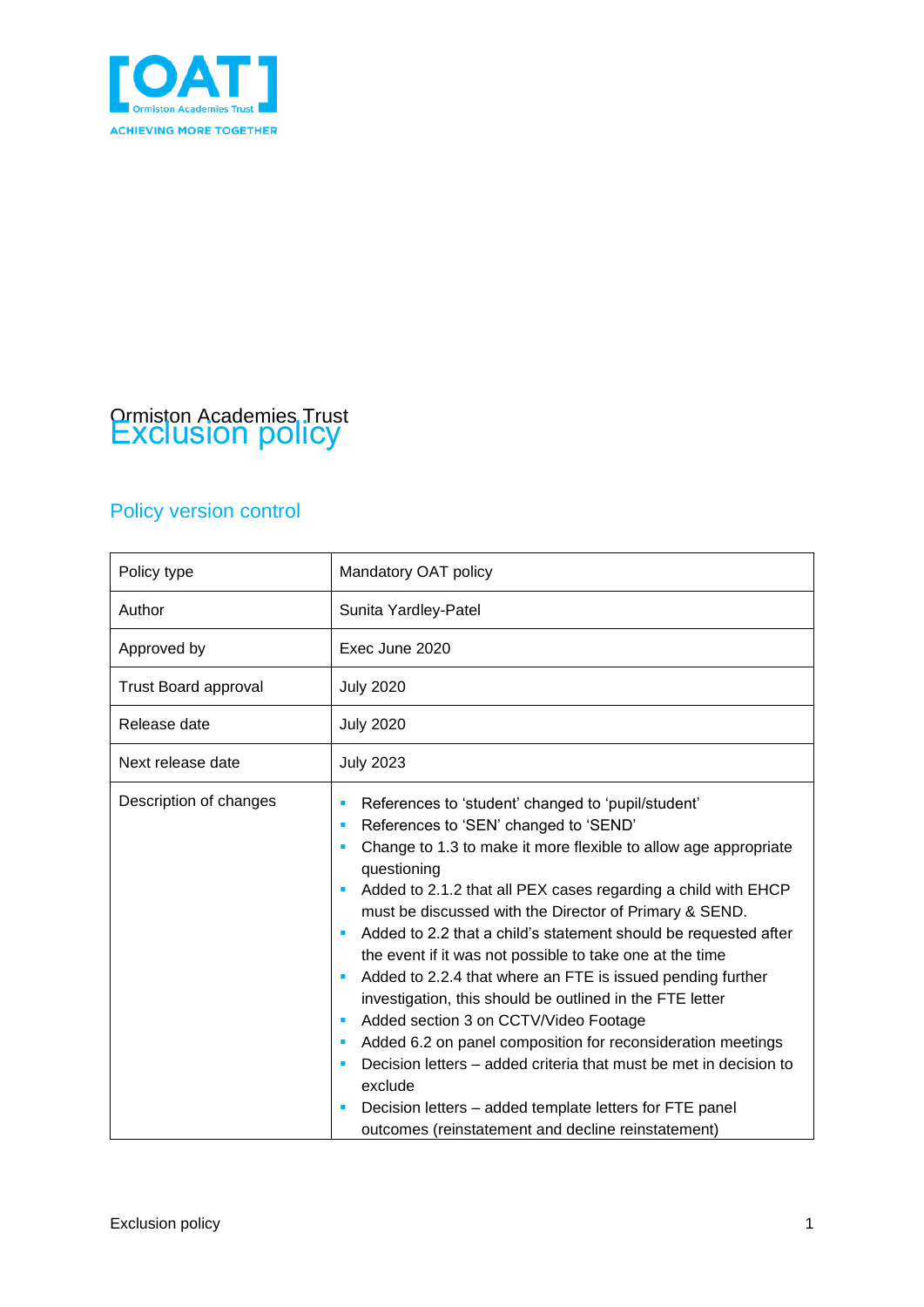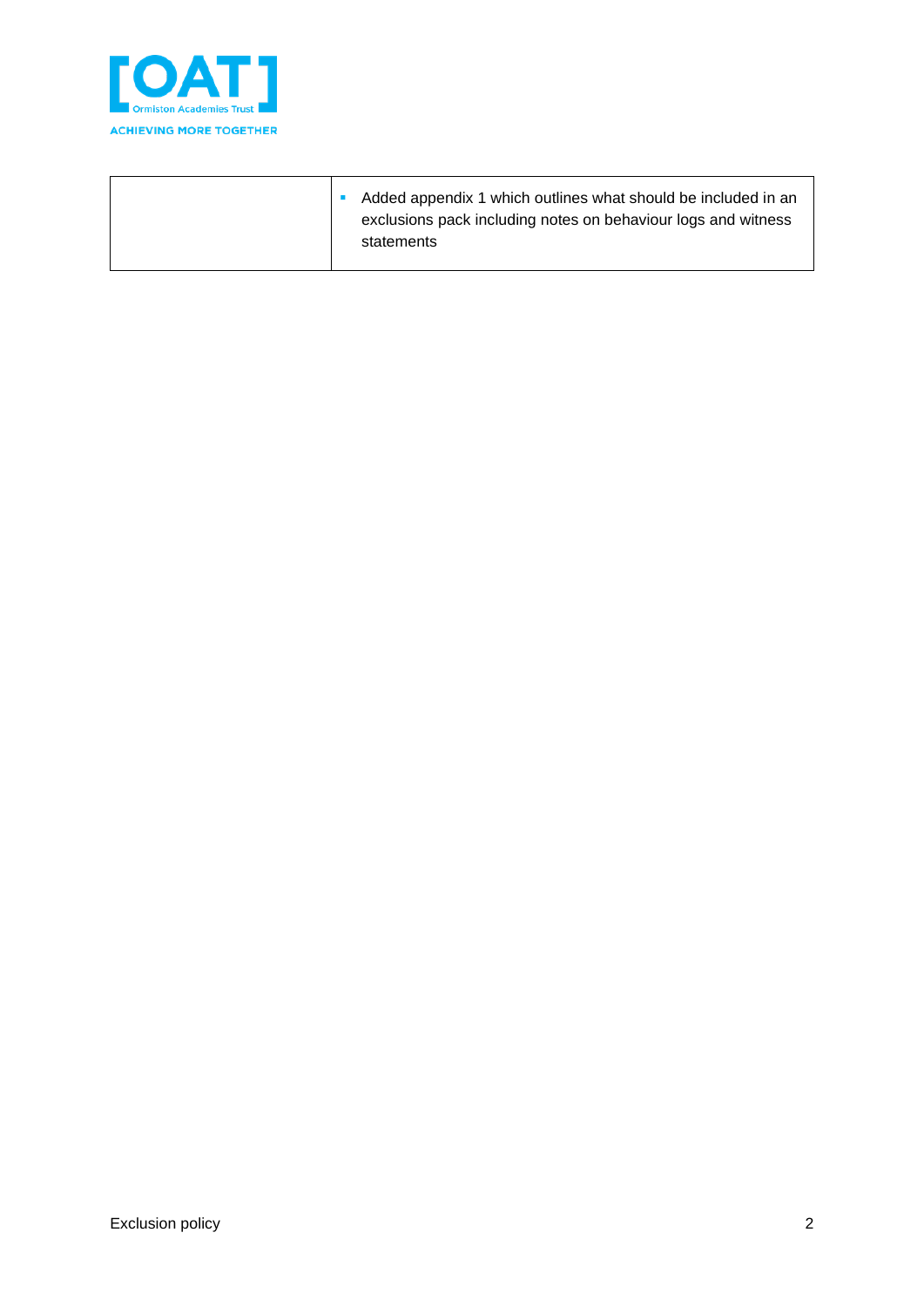

## **Contents**

| 1.                                                                                                               |  |
|------------------------------------------------------------------------------------------------------------------|--|
| 2.                                                                                                               |  |
| 2.1.                                                                                                             |  |
| 2.2.                                                                                                             |  |
| 2.3.                                                                                                             |  |
| 3.                                                                                                               |  |
| 4.                                                                                                               |  |
| 4.1.                                                                                                             |  |
| 4.2.                                                                                                             |  |
| 4.3.                                                                                                             |  |
| 4.4.                                                                                                             |  |
| 4.5.                                                                                                             |  |
| 5.                                                                                                               |  |
| 6.                                                                                                               |  |
|                                                                                                                  |  |
|                                                                                                                  |  |
|                                                                                                                  |  |
|                                                                                                                  |  |
|                                                                                                                  |  |
| From the principal notifying parent of a fixed period exclusion of 5 academy days or fewer in one term, and      |  |
|                                                                                                                  |  |
| From the Principal notifying parent of a fixed period exclusion of more than 5 and up to and including 15 days   |  |
|                                                                                                                  |  |
| From the principal notifying parent of a fixed term exclusion of more than 15 academy days in total in one term. |  |
|                                                                                                                  |  |
| From the clerk notifying parent of the exclusion panel's decision to reinstate a pupil/student excluded for a    |  |
|                                                                                                                  |  |
| From the Clerk to the Governing Body informing parent of the panel's decision to decline reinstatement of a      |  |
|                                                                                                                  |  |
|                                                                                                                  |  |
|                                                                                                                  |  |
|                                                                                                                  |  |
|                                                                                                                  |  |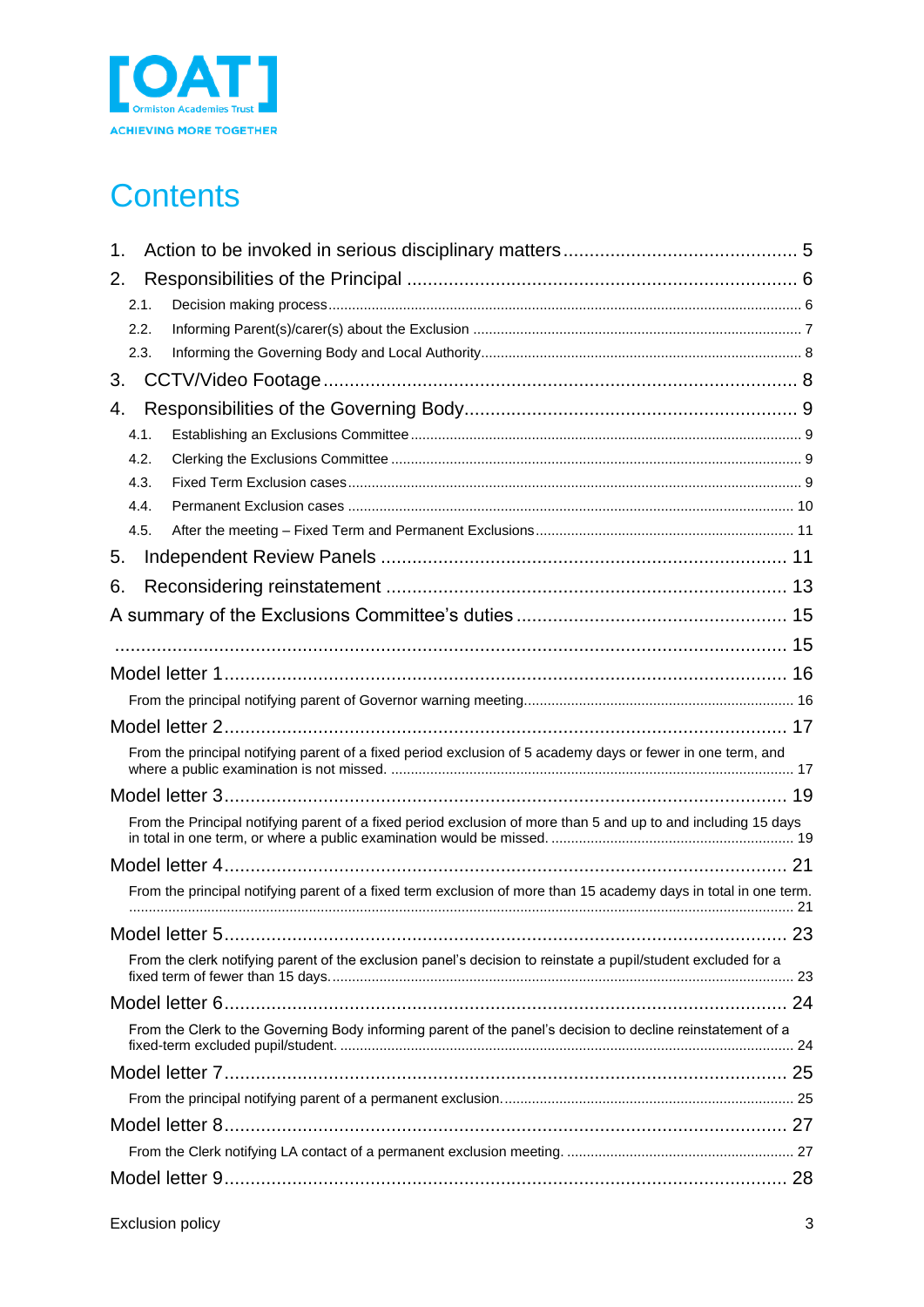

| From the Clerk to the Governing Body informing parent of the panel's decision to decline reinstatement of a        |  |
|--------------------------------------------------------------------------------------------------------------------|--|
|                                                                                                                    |  |
| From the clerk notifying parent of the exclusion panel's decision to reinstate a pupil/student currently excluded. |  |
|                                                                                                                    |  |
|                                                                                                                    |  |
|                                                                                                                    |  |
|                                                                                                                    |  |
|                                                                                                                    |  |
|                                                                                                                    |  |
|                                                                                                                    |  |
|                                                                                                                    |  |
|                                                                                                                    |  |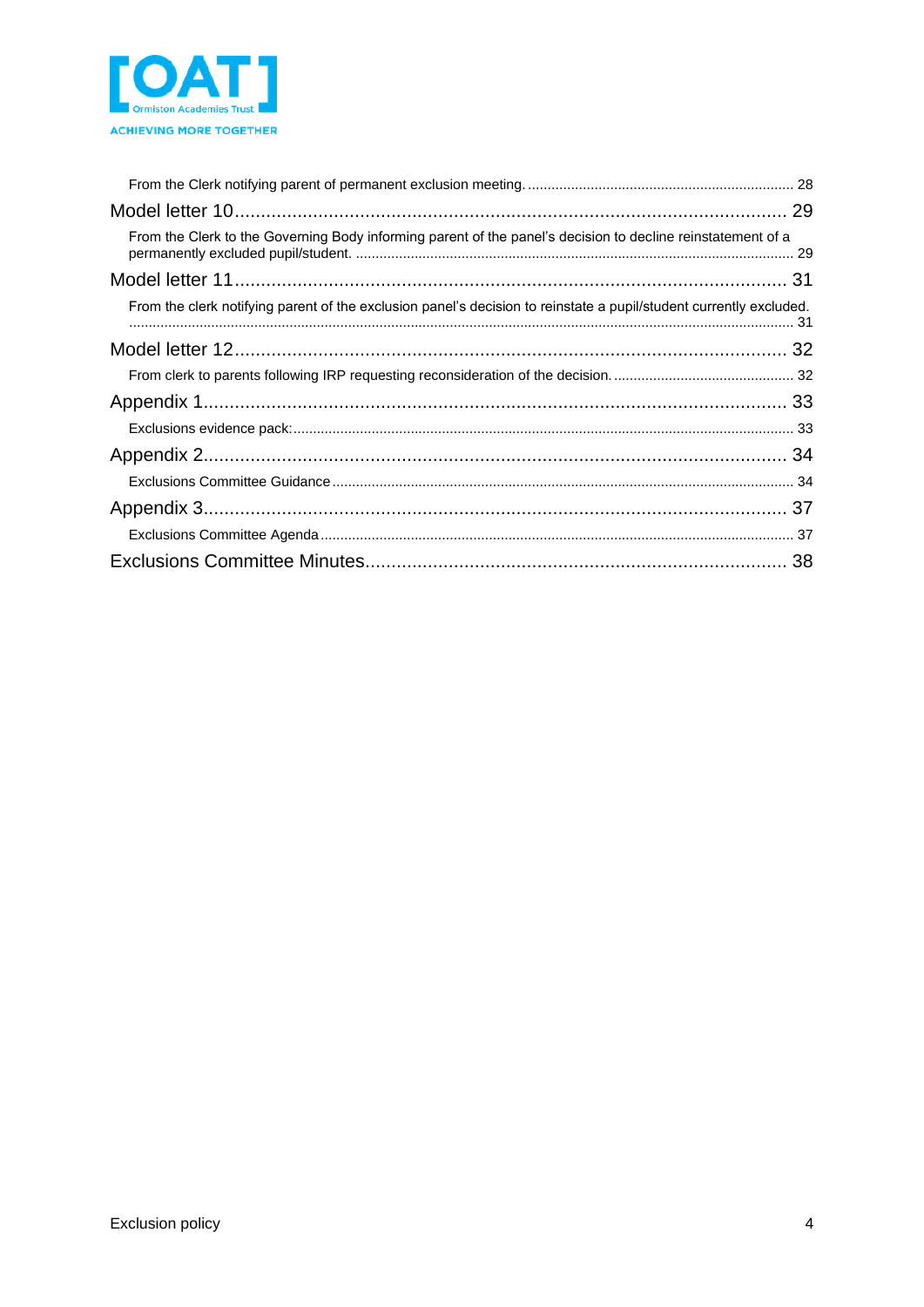

### <span id="page-4-0"></span>1.Action to be invoked in serious disciplinary matters

- 1.1. In discharging their duties the Principal and Governors must have regard to DfE guidance "Exclusion from maintained schools, academies and pupil referral units in England" which was published in September 2017 and any subsequent DfE updates to this guidance. Staff will also take into account their statutory duties in relation to special educational needs (SEND) including having regard to the SEND Code of Practice.
- 1.2. A decision to exclude a pupil/student will only be taken:
- **.** In response to serious breaches of the academy's Behaviour Policy; and
- **.** If allowing the pupil/student to remain in the academy would seriously harm the learning or welfare of the pupil/student, other pupils/students or staff in the academy.
- 1.3. In the event of a serious incident a member of staff must try to clarify the facts of the incident this must include talking to the pupil/student in question, in a manner appropriate to their age. A written record of this meeting must be made. If the nature of the incident is extremely serious then at least two staff members should be present to conduct the meeting. Pupils/students should be appropriately questioned and given an opportunity to explain their behaviour/actions . Where possible, pupils/students should be encouraged to provide a written statement of what happened and offered the opportunity to sign this as an authoritative record of events. At this stage the report will help to enable the academy to decide what further action should be undertaken. If the decision is taken to exclude a pupil, a member of SLT will meet with the child and speak to the family to discuss the exclusion.
- 1.4. Whilst an exclusion may still be an appropriate sanction, the Principal will also take into consideration any contributing factors that are identified after an incident of poor behaviour has occurred. For example, where it is revealed a pupil/student has suffered bereavement, has mental health issues or has been the subject of bullying. In cases involving SEND and Looked After Children (LAC) pupils/students, the Principal should also consider whether appropriate provision is in place to support their needs as well as the involvement of multi-agencies.
- 1.5. In most cases a range of alternative strategies will have been tried before excluding a child. Where a one-off incident of sufficient gravity has taken place, this may not apply.
- 1.6. Where it is deemed an exclusion is not appropriate or suitable, an academy may arrange a governor warning meeting for the pupil with a member of the Local Governing Body (LGB), in order to meet with a pupil and parents to remind them of the academy's behaviour policies and academy expectations. If the pupil then has further exclusions, the governor that attended this meeting would not be eligible to sit on the exclusions panel. Model Letter 1.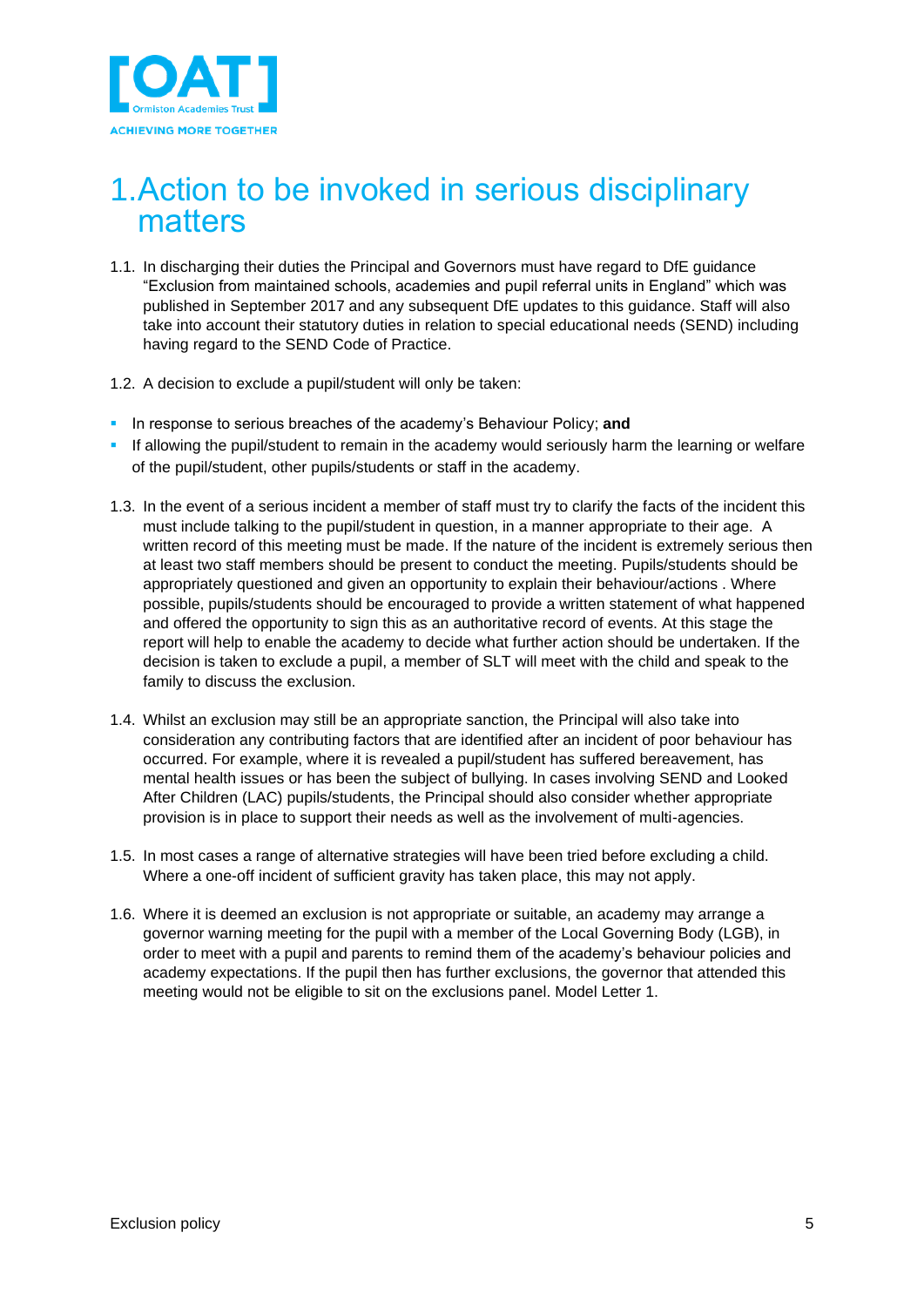

## <span id="page-5-0"></span>2.Responsibilities of the Principal

### <span id="page-5-1"></span>2.1. Decision making process

- 2.1.1. The Principal alone (or the acting Principal<sup>1</sup>, if the Principal is absent) has the power to exclude pupils/students.
- 2.1.2. In considering the exclusion of a pupil/student the Principal should ensure that the following range of activities is carried out:
	- A thorough investigation of the incident(s) producing a written report of the investigation
	- Consider all the relevant facts and firm evidence to support the allegations
	- Take into account the relevant behaviour policies
	- Check whether an incident appeared to be provoked (for example by bullying or racial or sexual harassment)
	- **E** Ensure that all pupils/students involved have the opportunity to give their version of events
	- **EX Consult other people or agencies except where they may be involved in any review of the** exclusion
	- Ensure time has been given to addressing and supporting the pupil's/student's individual problems within the capabilities of the academy
	- Due regard to the Equality Act 2010
	- Where the child has an EHCP, the Director of Primary & SEND has been contacted for consultation **before** a decision to permanently exclude has been made.
- 2.1.3. Before deciding to exclude a pupil/student permanently the Principal will first try a range of strategies as outlined in the academy Behaviour Policies, including fixed term exclusion. Only when other strategies have been tried without success will the Principal consider permanent exclusion. Except, or notwithstanding where a one-off incident of sufficient gravity has taken place.
- 2.1.4. The Principal may exclude a pupil/student for up to 45 academy days in any academic year. Any exclusion beyond 45 academy days will be permanent. However before that point is reached the Principal will have held discussions with the Local Authority (LA) with a view to arranging an appropriate placement in another academy or Pupil Referral Unit (PRU). From Day 6, pupils/students will be accessing the resources at the designated Centre.
- 2.1.5. Any LAC will receive education at the Centre from Day 1. A 'looked after child' is a child who is (a) in the care of an LA, or (b) being provided with accommodation by a LA in the exercise of their social services functions.
- 2.1.6. The Principal will aim for the shortest possible period of exclusion but however brief an exclusion a plan will be made to:

<sup>1</sup> An acting Principal is someone appointed to carry out the functions of the Principal in the Principal's absence or pending the appointment of a Principal. This will not necessarily be the deputy: it will depend who is appointed to the role of acting Principal. (https://www.gov.uk/government/uploads/system/uploads/attachment\_data/file/641418/20170831\_Exclusion\_Stat\_guidance\_W eb\_version.pdf)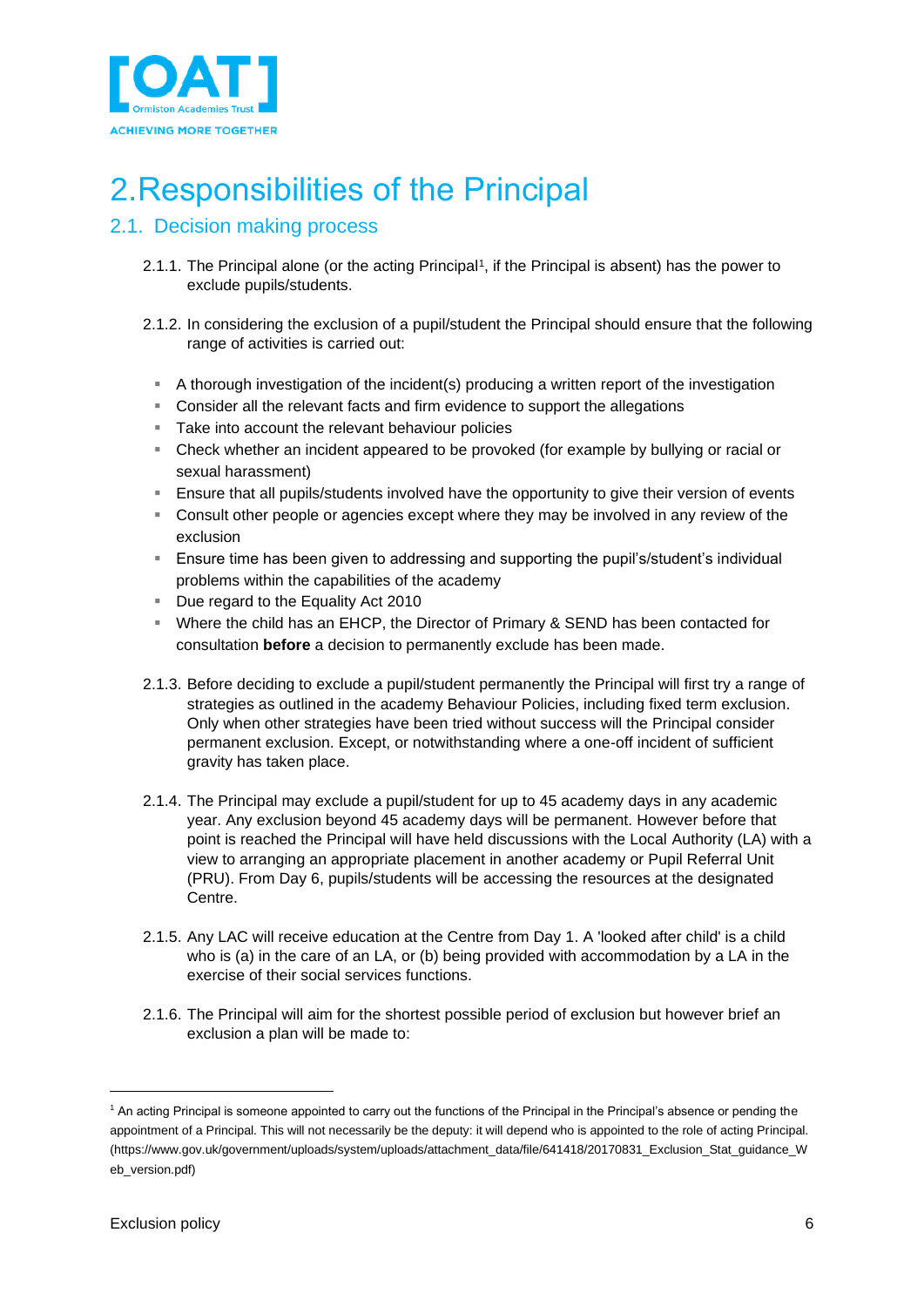

- enable the pupil/student to continue their education;
- use the time to address the pupil's/student's problems;
- examine the process of reintegration.
- 2.1.7. All incidents where a child is sent home due to behaviour, will be noted as an exclusion, even if pre-agreed with a parent, i.e. pupils being sent home during lunch times. If an exclusion is for part of the day (including lunch-time), it should be noted as a half day exclusion.
- 2.1.8. The Principal must take account of their legal duty of care when sending a pupil home following an exclusion.
- 2.1.9. The academy will take all reasonable steps to set and mark pupil/student work during the first five school days of an exclusion.

### <span id="page-6-0"></span>2.2. Informing Parent(s)/carer(s) about the Exclusion

- 2.2.1. The Principal will make sure that the Parent(s)/carer(s) are notified immediately of the period of the exclusion and the reasons for it either in person or by telephone which will be followed by a letter within one academy day. An exclusion will normally begin on the next academy day. Model letter 2, 3, 4, 7.
- 2.2.2. Letters about fixed period and permanent exclusions will explain:
	- Why the Principal decided to exclude the pupil/student
	- The period of a *fixed term* exclusion or for a *permanent exclusion*, the fact that it is permanent
	- **EXT** The arrangements for enabling the pupil/student to continue their education, including setting and marking the pupil's/student's work
	- **The Parent(s)/carer(s) right to make representations about the exclusion to the governing** body and how the pupil/student may be involved in this
	- Who the Parent(s)/carer(s) should contact if they wish to state their case (usually the Clerk to the Committee) and draw their attention to relevant sources of free and impartial information (see model letters)
	- The latest date the Parent(s)/carer(s) can put a written statement to governors
	- Where there has not already been a statement taken from the child, parents should be notified that the student still has the opportunity to submit a statement
	- The Parent(s)/carer(s) right to see and have a copy of their child's record
	- **That for the first five days of an exclusion (or until the start date of any alternative provision)** parents are legally required to ensure their child is not present in a public place during school hours without reasonable justification, and that parents may be given a fixed penalty notice or prosecuted if they fail to do so
	- **EXECT** If alternative provision is being arranged then the following information must be included with this notice where it can reasonably be found out within the timescale
	- the start date for any provision of full time education that has been arranged for the pupil/student during exclusion
	- the start and finish times of any such provision, including the times for morning and afternoon sessions where relevant
	- the address at which the provision will take place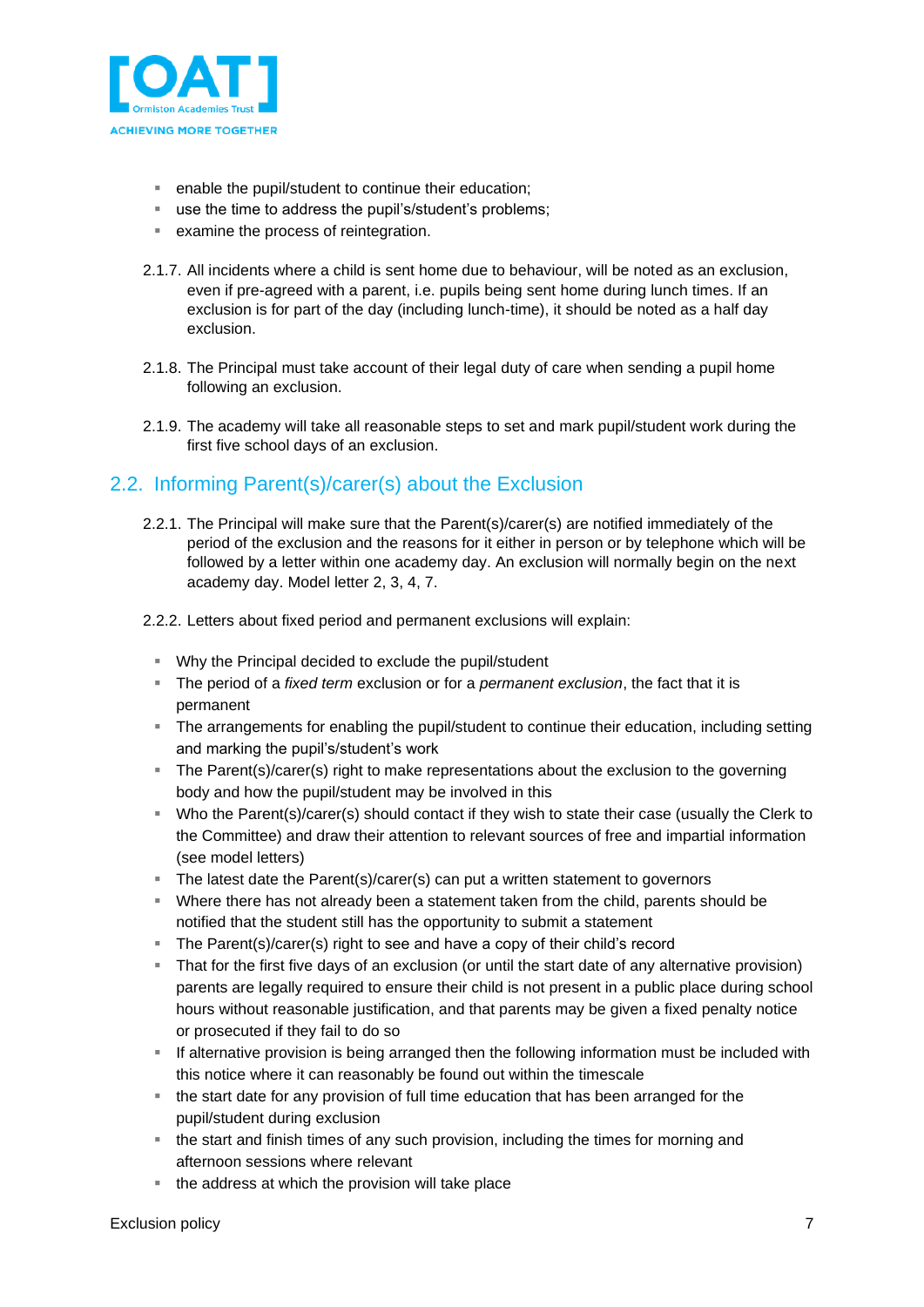

- **E** any information required by the pupil/student to identify the person they should report to on the first day
- The letter should also enclose a copy of the academy's Exclusion Policy.
- 2.2.3. If, following an exclusion, there is a need for a further exclusion, the Principal must issue a new exclusion (fixed term or permanent), with reasons outlined in the communications to parents. Where a new exclusion is issued, there will be a new right for the Parent(s)/carer(s) to state their case to the Exclusions Committee.
- 2.2.4. Where principal is excluding for a fixed period but plans to review the incident and/or child's file, which may result in a permanent exclusion, this should be communicated in the fixed term exclusion letter i.e. there will be a further investigation of the incident or a full review of the pupil/student's behaviour log and following this activity, a permanent exclusion may be issued if there is deemed to be a serious one-off or persistent breaches of the behaviour policy and allowing the pupil/student to return to the academy would harm the safety or welfare of the academy community.
- 2.2.5. For the purposes of alternative provision, where a child receives consecutive fixed-period exclusions, these are regarded as a cumulative period of exclusion. This means that if a child has more than five consecutive school days of exclusion, the academy must arrange education for the sixth academy day of exclusion, regardless of whether this is as a result of one fixed-period or more than one fixed-period exclusion.

### <span id="page-7-0"></span>2.3. Informing the Governing Body and Local Authority

- 2.3.1. The Principal will immediately inform the Chair of the Governing Body and the LA of all permanent exclusions. Where a pupil/student resides outside the LA in which the academy is located, the Principal must also notify the pupil's/student's "home authority" of the exclusion without delay.
- 2.3.2. In addition, the Principal will inform the governing body of exclusions which result, separately or in total, in the pupil/student missing more than five academy days in any one term, or which deny pupils/students the chance to take a public examination.

## <span id="page-7-1"></span>3.CCTV/Video Footage

- 3.1. If at all possible, the use of any video footage featuring third parties as the primary evidence to exclude should be avoided.
- 3.2. Where footage is the only/key evidence of an incident, you must contact OAT's Head of Governance or Data Protection Officer for further advice as there are safeguarding and GDPR/data protection implications that need to be addressed on a case by case basis.
- 3.3. Where it is possible to remove identification of all other third parties, (i.e. through blurring out all third parties and/or playing the video without sound), the footage can be shown without consulting OAT Head Office first.
- 3.4. Use of screenshots from the footage in which third parties are blurred out are likely to be contested at Exclusion Panels if it appears that the still images are selective and have misrepresented an incident by taking it out of context. Please consider any bias/unfairness that may occur when taking the decision to include stills from video footage.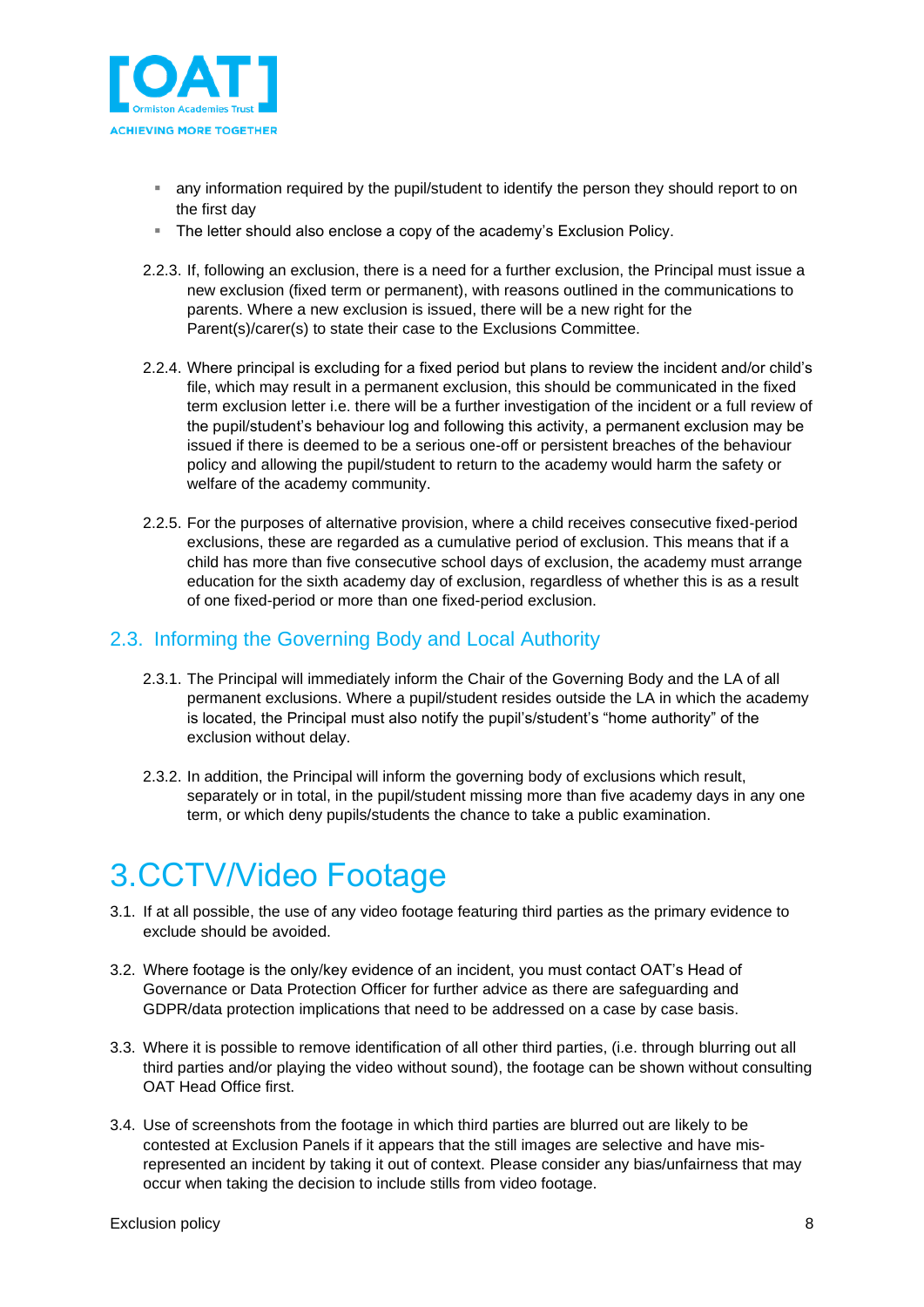

## <span id="page-8-0"></span>4.Responsibilities of the Governing Body

### <span id="page-8-1"></span>4.1. Establishing an Exclusions Committee

- 4.1.1. The Governors do not have the right to exclude a pupil/student. Governors do have a duty to consider parents' representations about an exclusion. To enable this the Governing Body will establish an Exclusions Committee.
- 4.1.2. An Exclusions Committee should consist of three or five governors and should not include staff governors.
- 4.1.3. Guidance on the roles of the Exclusions Committee is available in appendix 1.

### <span id="page-8-2"></span>4.2. Clerking the Exclusions Committee

*N.B. clerking arrangement vary from academy to academy, all clerks should have an SLA which outlines their responsibilities, where the below is not included in the SLA, the academy is responsible for ensuring its completion.* 

- 4.2.1. The Clerk is responsible for liaising with all parties to arrange the exclusion panel at a time suitable for all parties. 9his should include the parent of the pupil, the academy representative and the Exclusion Committee members. The parent can request the attendance of an LA representative, whom the clerk should invite if requested. Model Letter 8. Once the date has been agreed, the clerk should write to the parents to formally invite them to the meeting. Model letter 9.
- 4.2.2. The Clerk is responsible for collating and circulating papers to all parties scheduled to attend the meeting. A suggestion of papers to include can be found in appendix1.
- 4.2.3. The Clerk should ensure that all representatives enter the meeting at the same time and neither are alone with the panel without the other being present.
- 4.2.4. The Clerk is responsible for taking full and accurate minutes of the appeal hearing, which will be sent to the Chair of the Exclusions Committee for approval and finalised within 5 academy days of the panel meeting. A suggested template for exclusions minutes can be found in appendix 2.
- 4.2.5. The Clerk is responsible for sending a letter to the parents and a copy to the LA notifying them of the outcome of the Exclusion Committee. Model letters 5, 6, 10 and 11.

### <span id="page-8-3"></span>4.3. Fixed Term Exclusion cases

- 4.3.1. Please refer to the flowchart annexed to this policy which provides a summary of the Exclusions Committee's duty to review the Principal's exclusion decision.
- 4.3.2. If the pupil/student has returned to the academy before the Exclusions Committee meets, the meeting still enables the parent(s)/carer(s) to give their views. The Exclusions Committee can also consider whether more information should be added to the pupil's/student's record.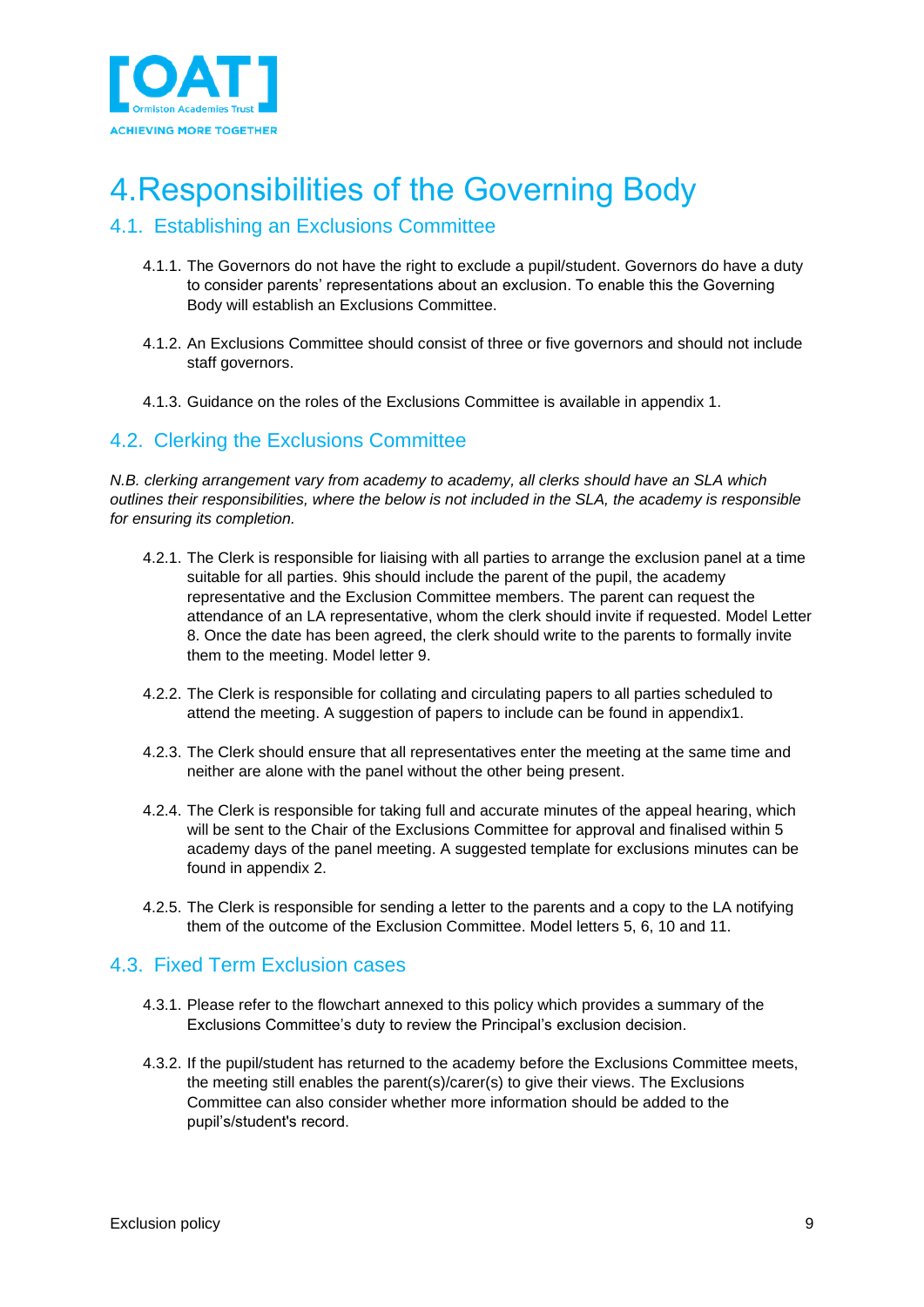

- 4.3.3. If the pupil/student is still excluded when the meeting takes place, the Exclusions Committee should decide whether to direct re-instatement. In reaching their decision the Committee should:
- **•** consider the parent(s)/carer(s) statements;
- **have regard to the guidance on the appropriate use of exclusion in DfE Circular 10/99 and in the** academy's behaviour policies and consider whether the Principal has tried sufficient approaches to improve a pupil's/student's behaviour before resorting to exclusion, and whether any further strategies might be an alternative to exclusion.
- The clerk will notify the parent(s)/carer(s) in writing of the panel's decision within one Academy day of the hearing (model letters 5 & 6).

### <span id="page-9-0"></span>4.4. Permanent Exclusion cases

- 4.4.1. Written evidence supporting the Principal's decision will be circulated to all parties at least five working days in advance of the meeting by the Clerk to governors. The pupil/parents will also be given the opportunity to submit a written statement and/or supporting papers for circulation.
- 4.4.2. The Exclusions Committees will allow parents and pupils/students to be accompanied by a friend or representative.
- 4.4.3. Reasonable adjustments will be made for people with special needs, a disability or for attendees for whom English is not their first language, to support their attendance and contribution to the meeting.
- 4.4.4. For permanent exclusions, the Exclusions Committee, consisting of three or five Governors not employed by the Academy or known to the pupil/student, should normally satisfy itself that:
	- for a one-off serious breach of behaviour, on the balance of probabilities, the offence took place or;
	- for persistent bad behaviour, all possible strategies to improve a pupil's/student's behaviour were tried without success.
- 4.4.5. The Exclusions Committee will consider the exclusion and either:
	- decline to reinstate the pupil; or
	- direct reinstatement of the pupil immediately or on a particular date.
		- 4.4.5.1. Such consideration will take account of the pupil's/student's disciplinary record and the likely impact of their continued attendance.
- 4.4.6. The Exclusions Committee may not attach conditions to the re-instatement of a pupil/student.
- 4.4.7. The Exclusions Committee will ensure that clear minutes of the meeting are taken as a record of the evidence that was considered by the governing body. These will be made available to all parties on request.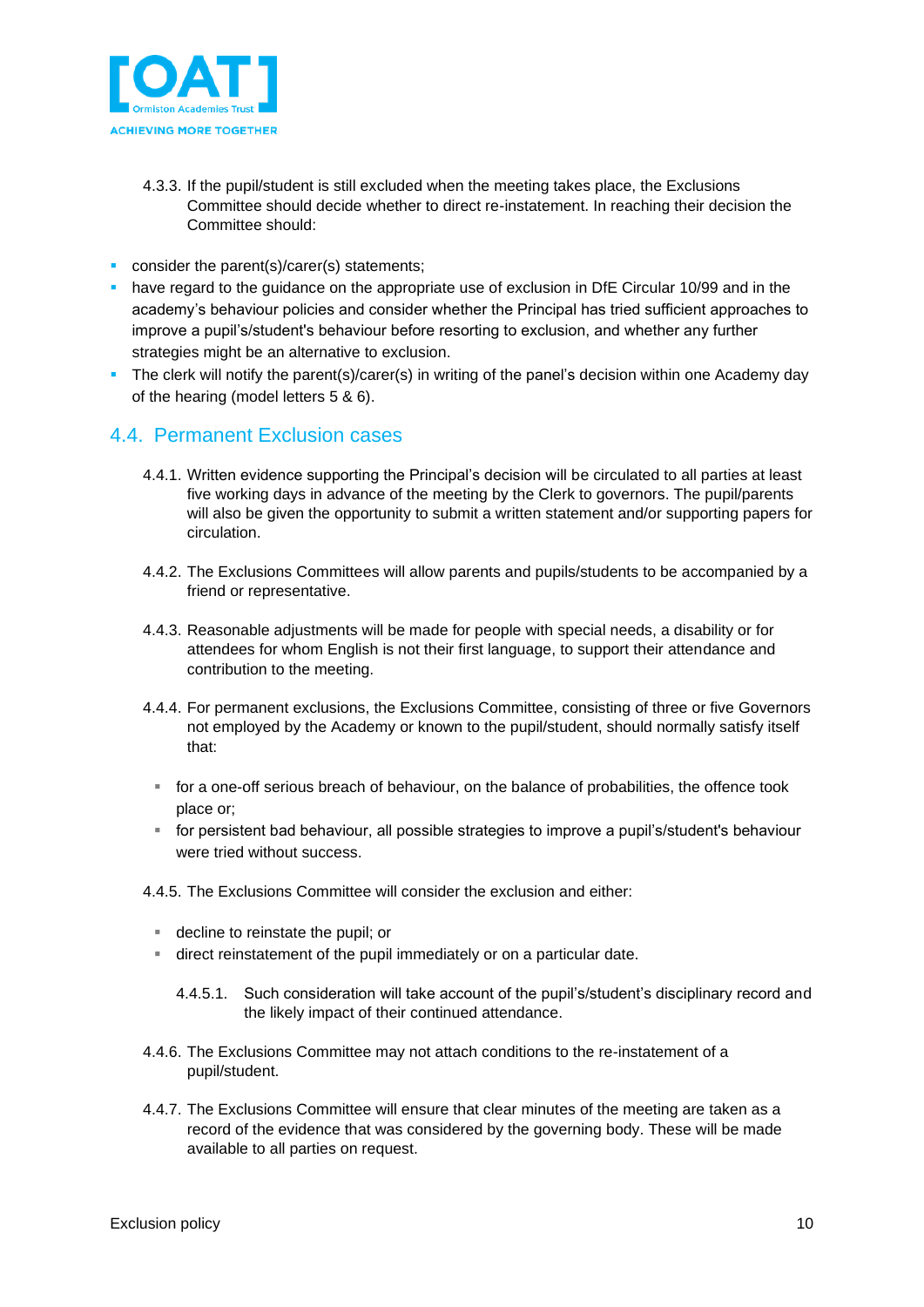

- 4.4.8. In reaching their decision the Exclusions Committee will ask all parties to withdraw before making their decision and will consider whether the decision to exclude the pupil/student was lawful, reasonable and procedurally fair. They will also take into account the Principal's legal duties.
- 4.4.9. If the Exclusions Committee declines to reinstate the pupil, the clerk will write on behalf of the Exclusions Committee within one Academy day to the parent(s)/carer(s) (model letter 10). The letter will:
- state that the decision to exclude is permanent
- give the reasons for the decision;
- **•** explain the parent(s)/carer(s) right to appeal to an Independent Review Panel to which the parent(s)/carer(s)s can make oral and written statements;
- give the name and address of the person the parent(s)/carer(s) should contact if they wish the decision to be reviewed, explaining that any notice for review should explain their grounds for requesting a review and stating the latest date for giving notice (15 academy days from the date of the Discipline Committee's decision). The parent(s)/carer(s) has the right to request a review even if they did not make a case to the Discipline Committee.
- State that regardless of whether the excluded pupil/student has recognised special educational needs, parents have a right to require the Ormiston Academy Trust to appoint a SEND expert to attend the review and that this appointment will be at no cost to parents
- Request that parents must make it clear if they wish for a SEND expert to be appointed in any application for review
- **•** That parents may also bring a friend to the review
- **Provide details of sources of free and impartial information.** 
	- 4.4.10. If the Exclusion Committee declines to reinstate the pupil, the clerk will notify the parent(s)/carer(s) in writing of this decision within one Academy day of the hearing (model letter 11) .
	- 4.4.11. The Clerk will also notify the LA of the outcome of the panel meeting within one academy day.

### <span id="page-10-0"></span>4.5. After the meeting – Fixed Term and Permanent Exclusions

4.5.1. A note of the Exclusions Committee's views on the exclusion shall normally be placed on the pupil's/student's record with a copy of the Principal's exclusion letter.

## <span id="page-10-1"></span>5.Independent Review Panels

- 5.1. If applied for by parents within the legal time frame (15 Academy days), the academy will secure an independent external clerking service/clerk who will arrange for an Independent Review Panel to review the decision of a governing body not to reinstate a permanently excluded pupil/student.
- 5.2. Any application made outside the legal time frame will be rejected by the academy.
- 5.3. OAT Governance Team will be notified of any request for an Independent Review Panel.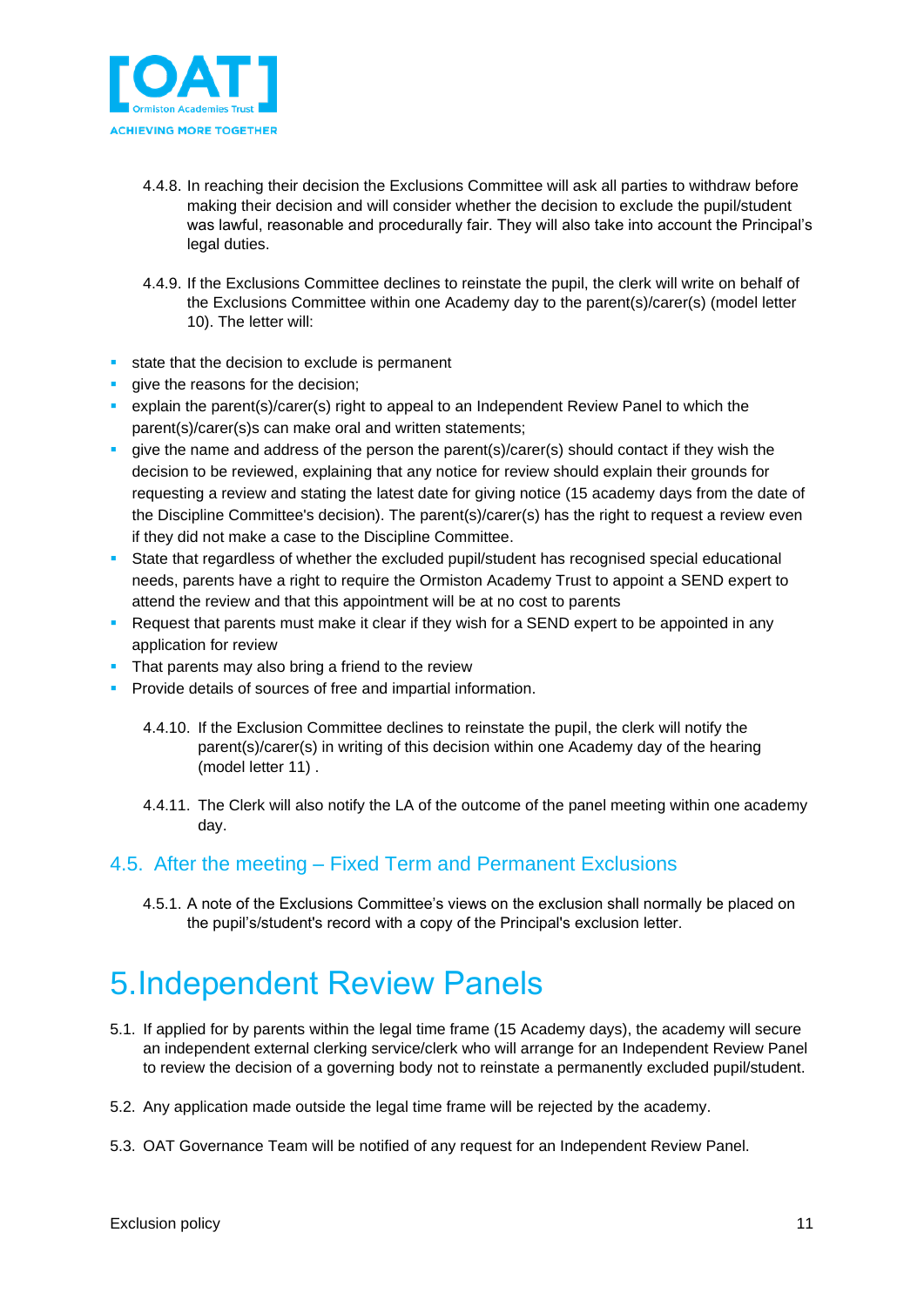

- 5.4. Parents may request an Independent Review Panel even if they did not make a case to, or attend the meeting at which the governors made their decision.
- 5.5. The academy should ensure that the independent clerking service/clerk secured understands that they are responsible for:
- **EXECT** Establishing an Independent Review Panel which complies with DfE regulations
- **•** Agreeing suitable date, time and independent venue for the hearing to take place, ideally a neutral location
- **E** Appointing an independent Clerk to administer the process including the circulation of the meeting pack, taking accurate minutes of the hearing and sending out the decision letter (the Clerk to the excluding academy governing body will not be eligible to perform this role)
- The Clerk may also provide advice to the panel & parties to the review on procedure, legislation and statutory guidance on exclusions
- **Where it has been requested, arrange for a SEND expert to attend the review hearing**
- **Where it has been requested, arrange for an interpreter to attend the review hearing.**
- 5.6. The role of the panel is to review the governing body's decision not to reinstate a permanently excluded pupil/student. In reviewing the decision, the panel must consider the interests and circumstances of the excluded pupil/student, including the circumstances in which the pupil/student was excluded and have regard to the interests of other pupils/students and people working at the Academy. The panel must also apply the civil standard of proof "on the balance of probabilities" rather than the criminal standard of "beyond reasonable doubt".
- 5.7. Following its review, the panel can decide to:
- **•** Uphold the exclusion decision
- **Recommend that the governing body reconsiders their decision or,**
- Quash the decision and direct the governing body to consider the exclusion again
- 5.8. The decision of the Independent Review Panel is binding on the: pupil/student, parents, governing body, LA and OAT.
- 5.9. New supporting evidence may be presented to the panel, but the academy may not introduce new reasons for the exclusion and panels will disregard any new reasons that are introduced.
- 5.10. Where present the panel must seek and have regard to the SEND expert's view of how SEND might be relevant to the pupil's/student's exclusion.
- 5.11. Members of the Exclusions Committee and the Principal will be invited to attend the hearing to present their case to the panel.
- 5.12. As with the governing body exclusion hearing, parents will be invited to attend and may bring a friend, if they are not present the case will be heard in their absence.
- 5.13. Where a panel quashes the governing body's decision and directs it to reconsider an exclusion it has the power to order that the Academy makes a payment of £4k to the LA if the governing body does not offer to reinstate the pupil/student within 10 Academy days of receiving notice of the panel's decision. (This sum would be in addition to any budget that would normally follow a pupil/student to a new school.)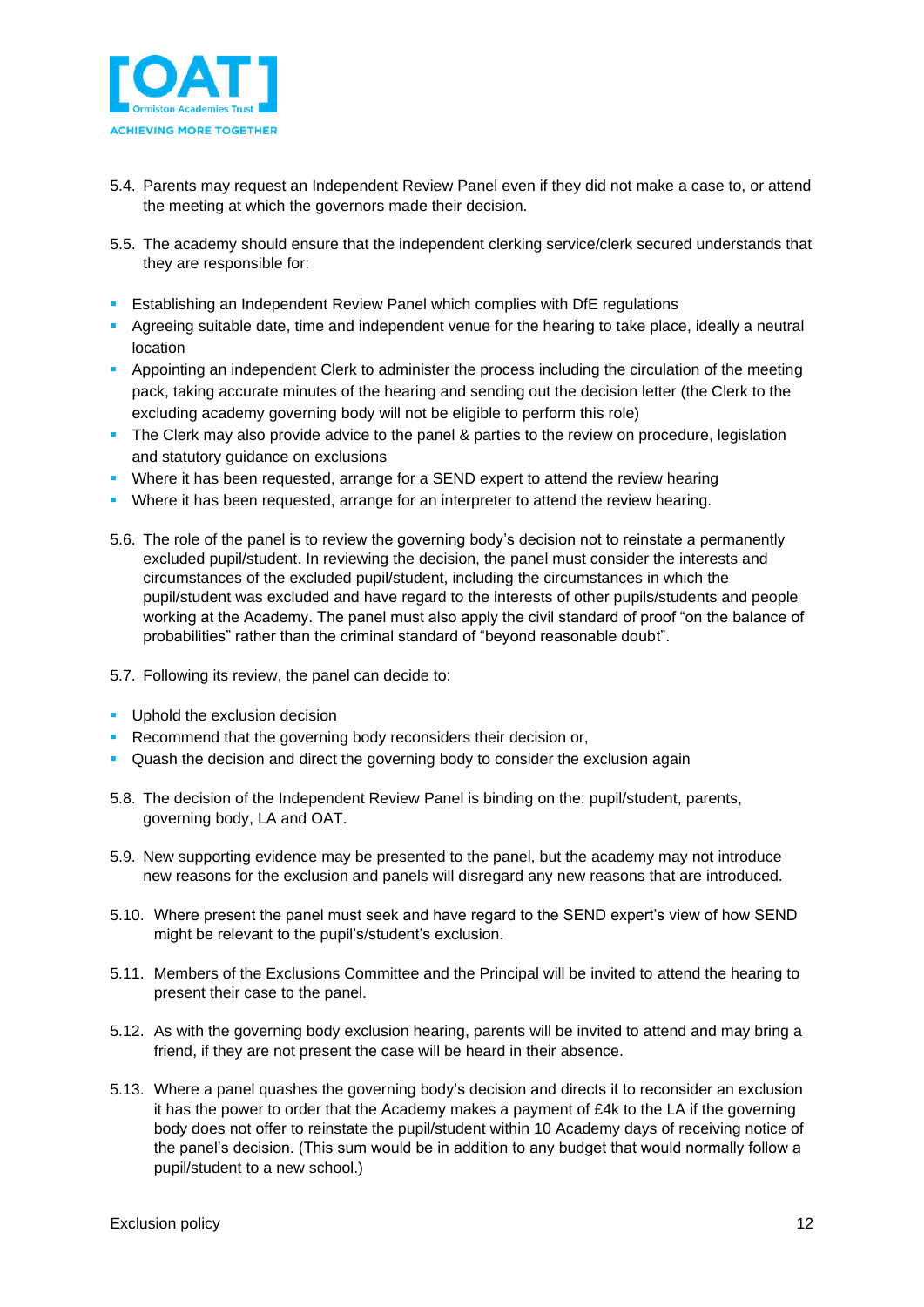

- 5.14. A review cannot continue if the panel no longer has representation from the required categories of panel members. In this event the panel will be adjourned until the number can be restored.
- 5.15. Following the review, the panel must issue written notification to all parties without delay. This notification must include:
- The panel's decision and the reason for it
- Where relevant, details of any financial payment to be made if the governing body subsequently decides not to offer to reinstate a pupil/student
- Any information that must be recorded on the pupil's/student's educational record to reflect the decision
- 5.16. If the panel upholds the decision, the Clerk to the Independent Review Panel will immediately notify the LA and if the pupil/student lives out of the LA of the academy, the pupil's/student's 'home local authority' as well.
- 5.17. If the panel quashes or recommends the reconsideration of the Exclusion Committee's decision, the Exclusions Committee must reconvene within ten school days of being given notice of the IRP's decision.

### <span id="page-12-0"></span>6.Reconsidering reinstatement

- 6.1. The Exclusions Committee must conscientiously reconsider the reinstatement of the pupil in light of the findings of the Independent Review Panel.
- 6.2. The Exclusions Committee should retain at least one person from the original panel and at least one new panel member.
- 6.3. In the case of either a recommended or directed reconsideration, the governing board must notify the following people of their reconsidered decision, and the reasons for it, in writing and without delay (model letter 12):
- the parents;
- the principal;
- the local authority; and, where relevant, the 'home authority'
- 6.4. The reconsideration provides an opportunity for the Exclusions Committee to look afresh at the question of reinstating the pupil, in light of the findings of the independent review panel. There is no requirement to seek further representations from other parties or to invite them to the reconsideration meeting. The Exclusions Committee is not prevented from taking into account other matters that it considers relevant.
- 6.5. The Exclusions Committee should ensure that clear minutes are taken of the meeting as a record of the evidence that was considered by the Exclusions Committee. These minutes will include a record of the discussion of the Exclusion Committee and the reasons for the decision. The minutes should be made available to all parties on request.
- 6.6. The Exclusions Committee should base its reconsideration on the presumption that a pupil will return to the school if reinstated, regardless of any stated intentions by the parents or pupil. Any decision of the Exclusions Committee to offer reinstatement which is subsequently turned down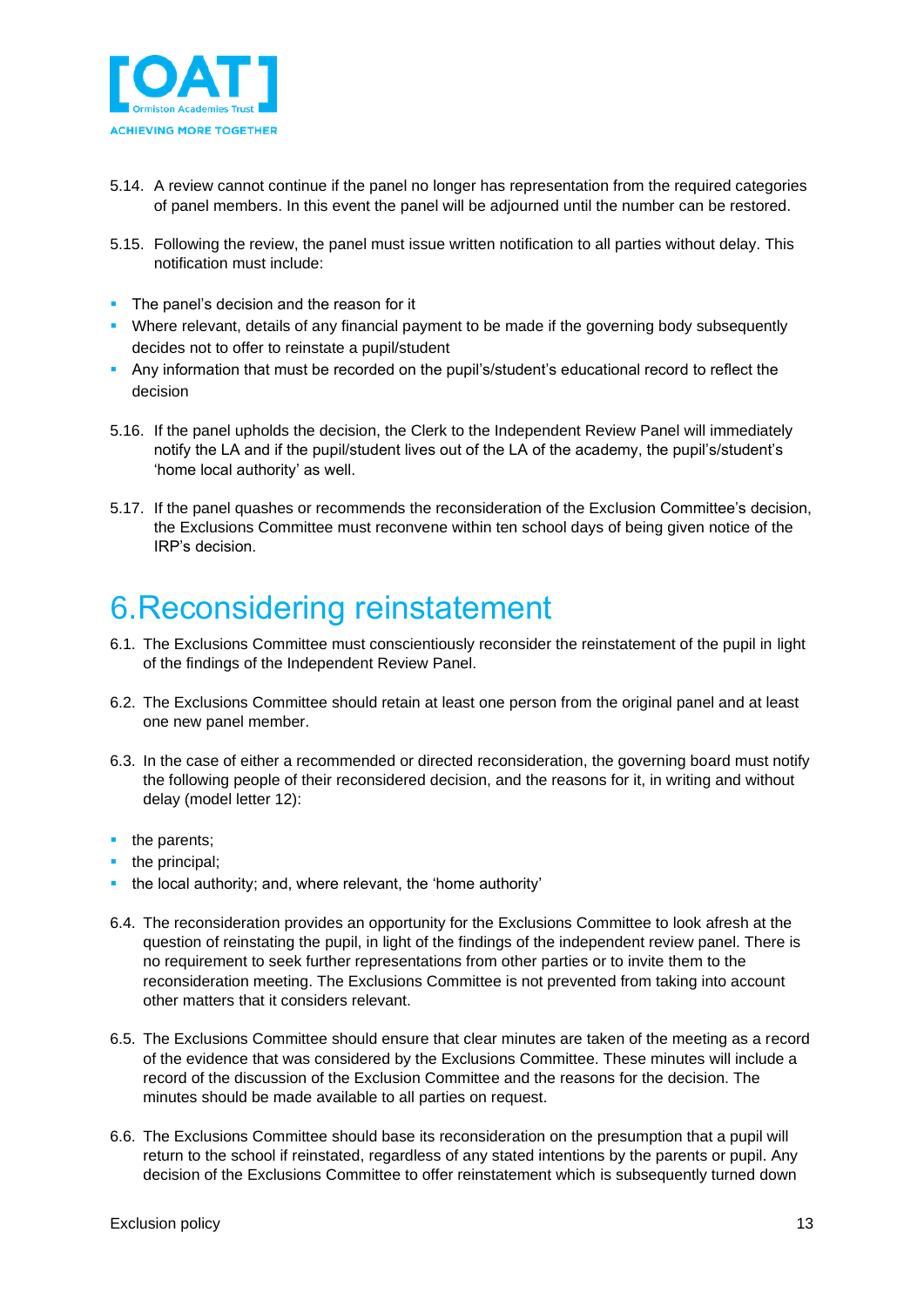

by the parents should be recorded on the pupil's educational record. The Exclusions Committee's decision should demonstrate how it has addressed the concerns raised by the independent review panel; this should be communicated for all parties to understand.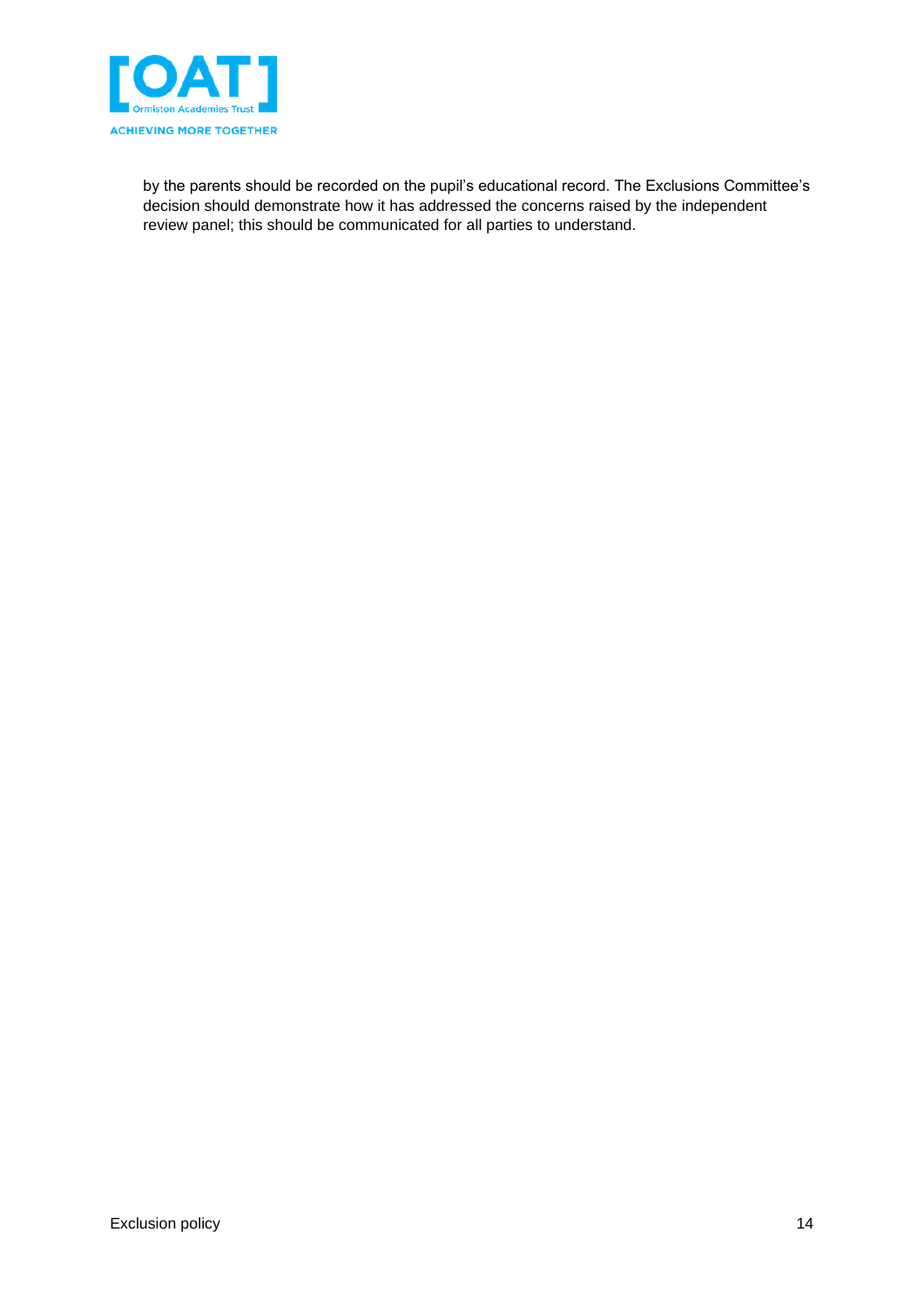

## <span id="page-14-0"></span>A summary of the Exclusions Committee's duties

<span id="page-14-1"></span>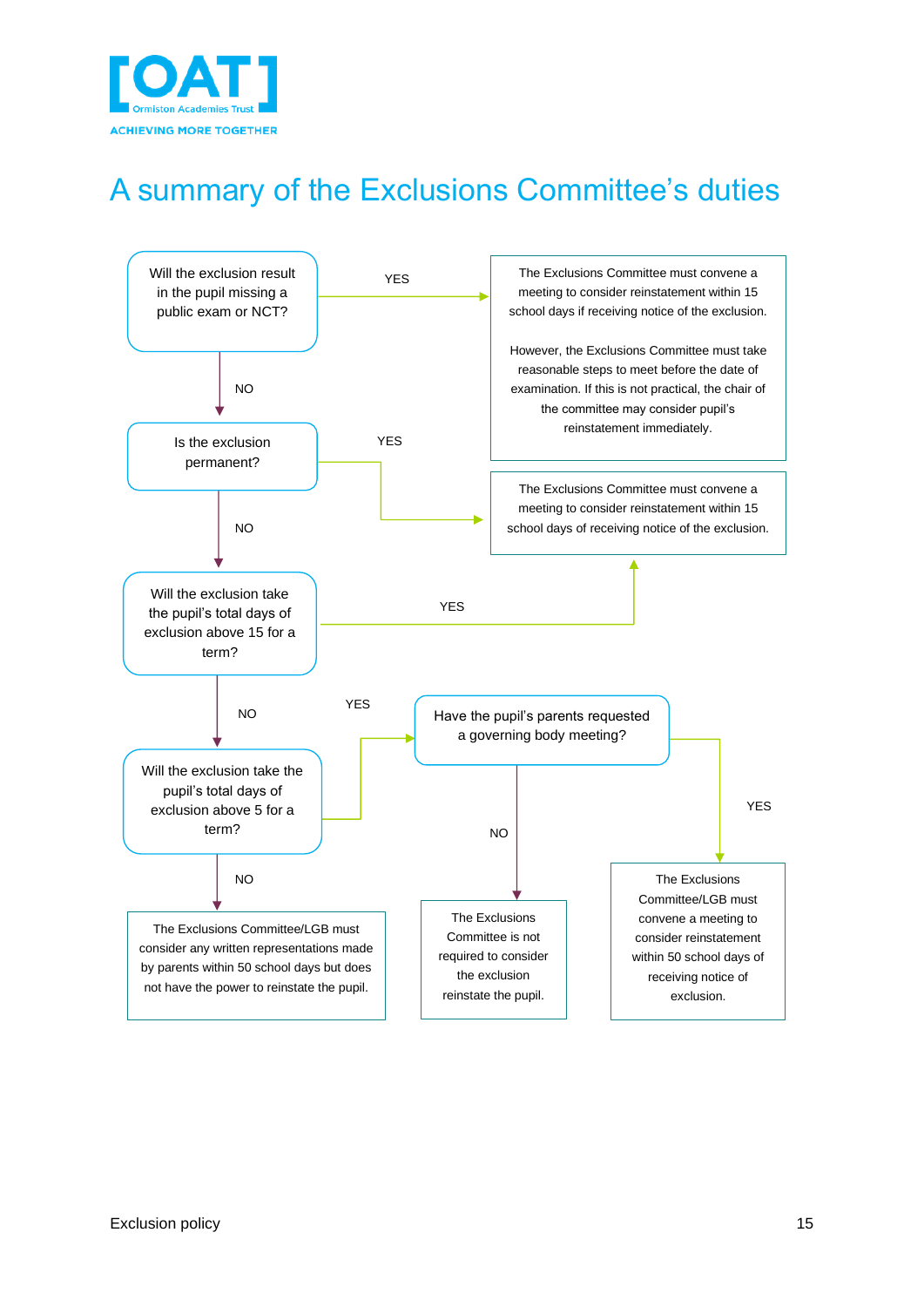

<span id="page-15-1"></span><span id="page-15-0"></span>From the principal notifying parent of Governor warning meeting.

#### Dear [Parent's name],

We would like to invite you and [Pupil/student's name] to attend a Governor warning meeting with [Staff names] and academy Governor [Governor's name] in order to discuss the behaviour of [Pupil/student's name]. The meeting will take place at the Academy on [date] at [time].

Please confirm on [telephone number] if you will be attending the meeting.

Yours sincerely,

[name], Principal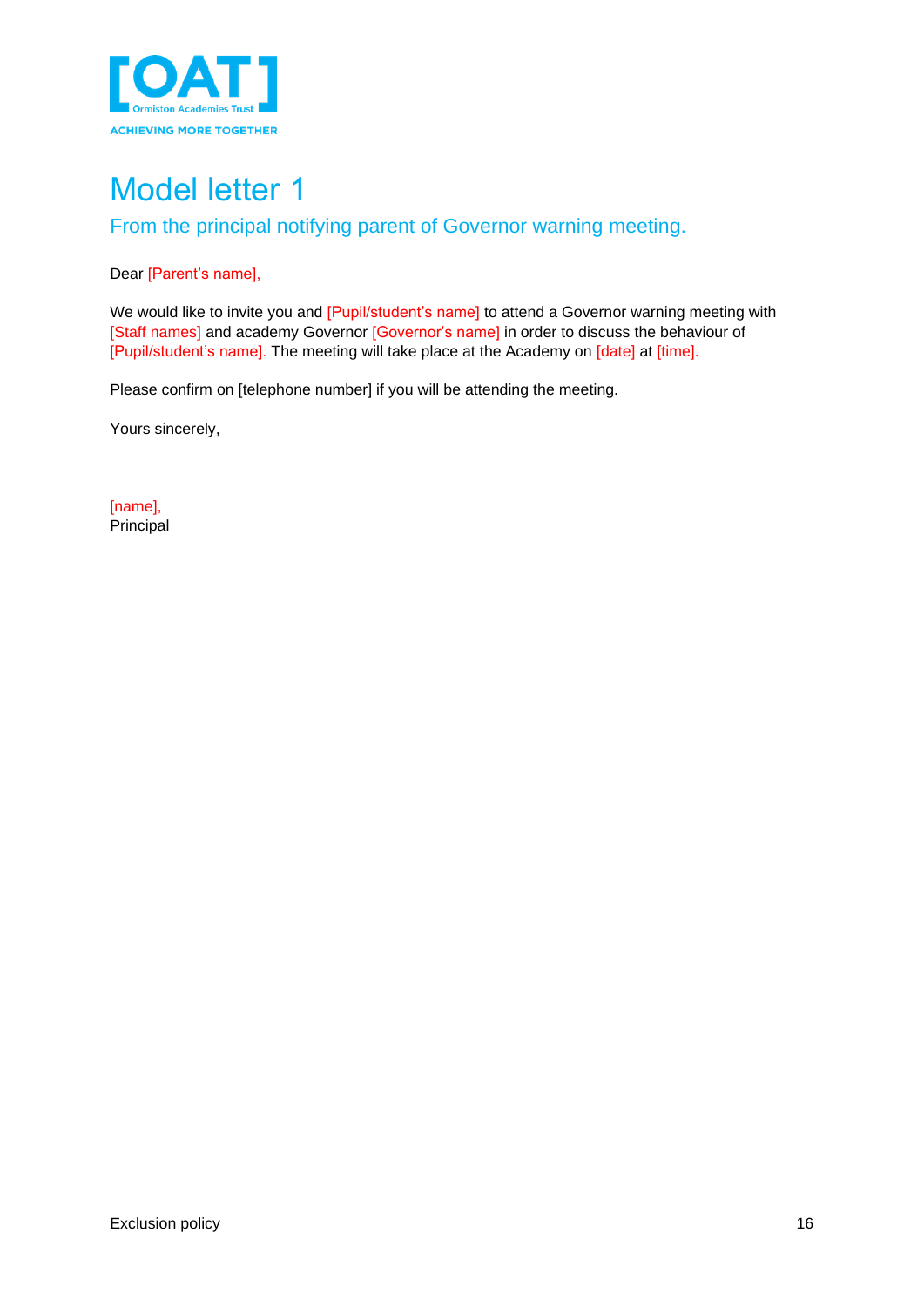

<span id="page-16-1"></span><span id="page-16-0"></span>From the principal notifying parent of a fixed period exclusion of 5 academy days or fewer in one term, and where a public examination is not missed.

Dear [Parent's name],

I am writing to inform you of my decision to exclude [Pupil/student's name] for a fixed period of [specify] period]. This means that [he/she] will not be allowed in the academy for this period. The exclusion [begins/began] on [date] and ends on [date].

I realise that this exclusion may well be upsetting for you and your family, but the decision to exclude [Pupil/student's name] has not been taken lightly. [Pupil/student's name] has been excluded for this fixed period in response to a one off serious breach/persistent breaches (delete as appropriate) of the academy's Behaviour Policy, allowing the pupil/student to remain in the academy at this time would seriously harm the learning or welfare of the pupil/student, other pupil/students or staff in the academy. [Pupil/student's name] has breached the behaviour policy by, [reason for exclusion AND THE EVIDENCE ON WHICH THE REASONS ARE BASED].

As your child is of school age, you have a duty to ensure that your child is not present in a public place during academy hours throughout the exclusion period [specify dates] unless there is reasonable justification for this. I must advise you that you may be liable to prosecution and/or receive a penalty notice from the local authority if your child is present in a public place during academy hours on the specified dates. If so, it will be for you to show reasonable justification.

We will set work for [Pupil/student's name] to be completed on academy days during [his/her] exclusion period. [Detail the arrangements for this]. Please ensure that work set by the academy is completed and returned to us promptly for marking.

You have the right to make written representations about this decision to the governing body. If you wish to make representations please contact [name of contact] at [contact details – address, phone number, email], as soon as possible. Whilst the governing body has no power to direct reinstatement, they must consider any representations you make and may place a copy of their findings on your child's academy record.

You should also be aware that if you think the exclusion relates to a disability your child has, and you think disability discrimination has occurred, you have the right to a review, and/or make a claim, to the First Tier Tribunal [\(http://www.justice.gov.uk/guidance/courts-and-tribunals/tribunals/send/index.htm\)](http://www.justice.gov.uk/guidance/courts-and-tribunals/tribunals/send/index.htm). Alternatively, if you consider your child has been discriminated against on other Equality Act grounds you have the right to make a claim in the County Court. Making a claim would not affect your right to make representations to the governing body/management committee.

#### *[This paragraph applies to all fixed period exclusions of primary-aged pupils and may be used for fixed period exclusions of up to 5 days of secondary aged students if the Principal chooses to hold a reintegration interview.]*

You and [Pupil/student's name] are requested to attend a reintegration interview with [specify staff member] at [place] on [date] at [time]. If that is not convenient, please contact the academy within the next ten days to arrange a suitable alternative date and time. The purpose of the reintegration interview is to discuss how best your child's return to the academy can be managed [not for parents of secondary aged pupils]. Failure to attend a reintegration interview will be a factor taken into account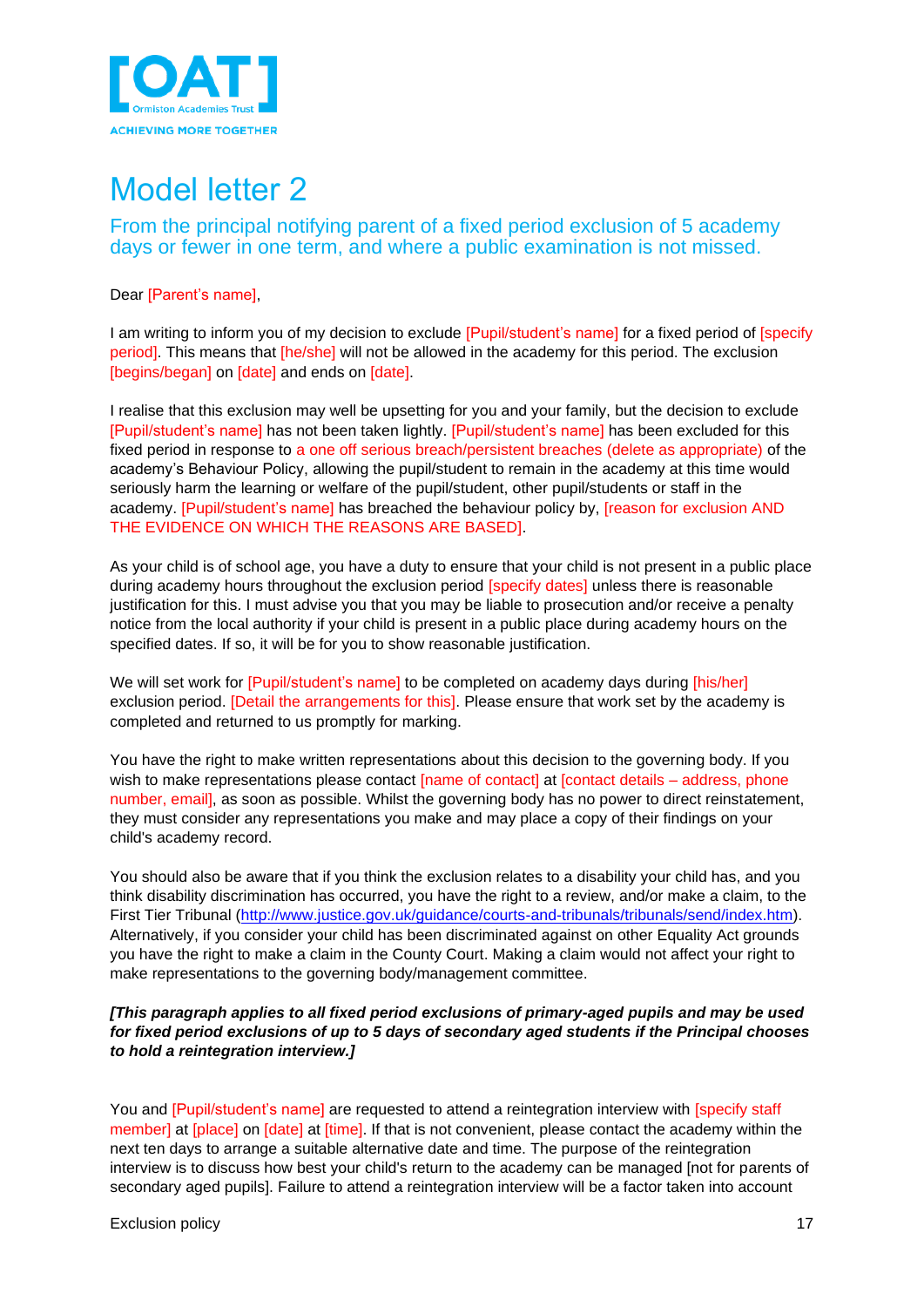

by a magistrates' court if, on future application, they consider whether to impose a parenting order on you.

You may request a copy of **[Pupil/student's name]**'s academy record. I will consider such request in accordance with the statutory principles of the Data Protection Act 2018 and the GDPR. There may be a charge for photocopying.

The Department for Education statutory exclusions guidance can be found at <https://www.gov.uk/government/publications/school-exclusion>

You may also find it useful to contact the Coram Children's Legal Centre [\(www.childrenslegalcentre.com\)](http://www.childrenslegalcentre.com/), or ACE Education [\(www.aceed.org.uk\)](http://www.aceed.org.uk/) through their advice line service on 03000 115 142 (open on Monday to Wednesday from 10am to 1pm during term time).

[Insert reference to local sources of independent advice if known and /or where considered relevant by the head teacher, links to local services, such as Traveller Education Services or the Information Advice and Support Services Network (https://councilfordisabledchildren.org.uk/information-adviceand-support-services-network).]

[Pupil/student's name]'s exclusion expires on [date] at [time] and we expect [Pupil/student's name] to be back in the academy on [date] at [time].

Yours sincerely,

[name], Principal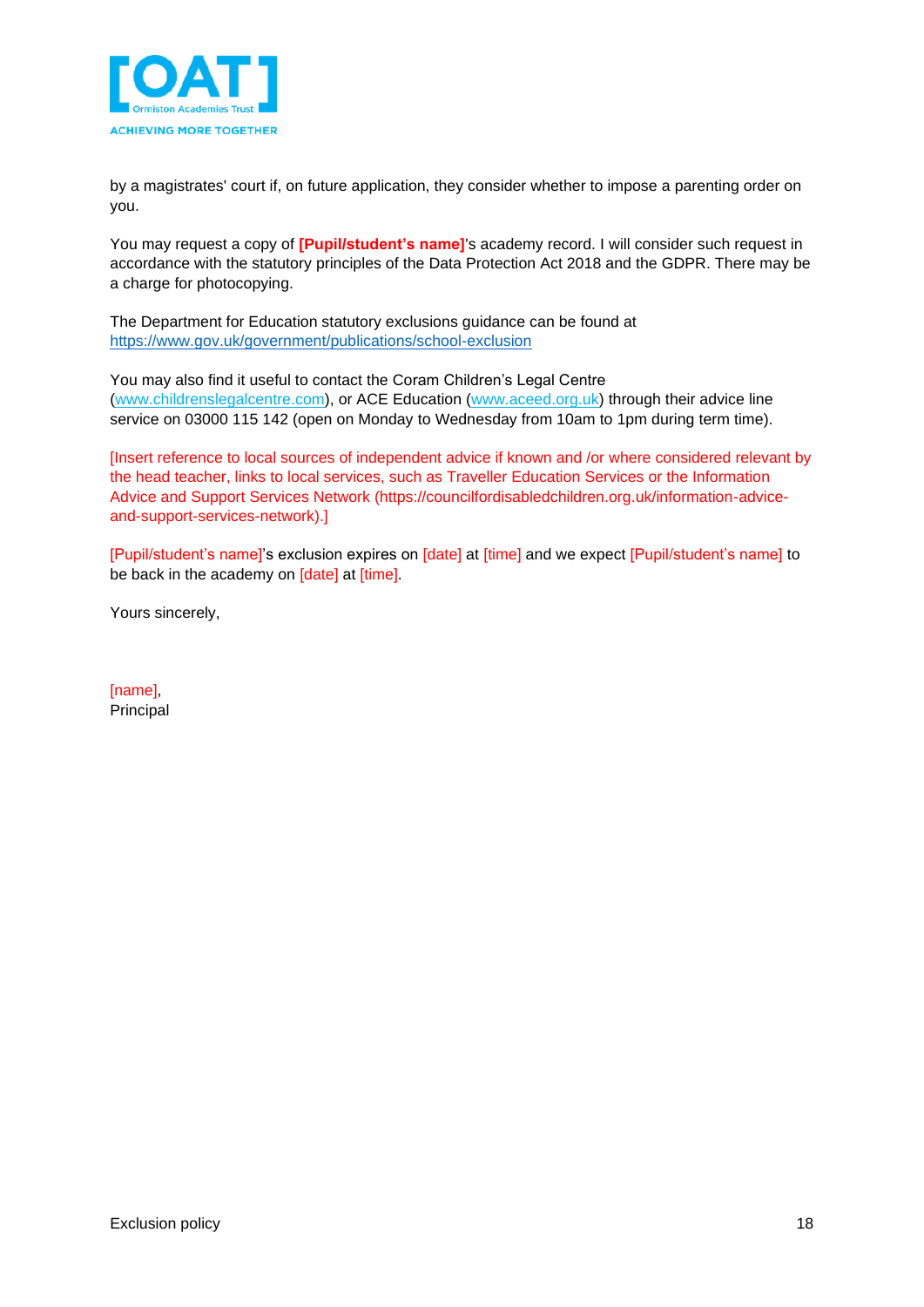

<span id="page-18-1"></span><span id="page-18-0"></span>From the Principal notifying parent of a fixed period exclusion of more than 5 and up to and including 15 days in total in one term, or where a public examination would be missed.

#### Dear [Parent's name],

I am writing to inform you of my decision to exclude [Pupil/student's name] for a fixed period. This means that [Pupil/student's name] will not be allowed in the academy from [date] at [time]. Your child should return to the academy on *[date]* at *[time]*.

I realise that this exclusion may well be upsetting for you and your family, but my decision to exclude [Pupil/student's name] has not been taken lightly. [Pupil/student's name] has been excluded for this fixed period in response to a one off serious breach/persistent breaches (delete as appropriate) of the academy's Behaviour Policy and allowing the pupil/student to remain in the academy at this time, would seriously harm the learning or welfare of the pupil/student, other pupil/students or staff in the academy. [Pupil/student's name] has breached the behaviour policy by, [reason for exclusion AND THE EVIDENCE ON WHICH THE REASONS ARE BASED].

As your child of school age, you have a duty to ensure that your child is not present in a public place during academy hours throughout the first five days of the exclusion period [specify dates] unless there is reasonable justification for this. I must advise you that you may be liable to prosecution and/or receive a penalty notice from the local authority if your child is present in a public place during academy hours on the specified dates. If so, it will be for you to show reasonable justification.

We will set work for [Pupil/student's name] to be completed during [the first 5 or specify other number] academy days during [his/her] exclusion period. [Detail the arrangements for this]. Please ensure that work set by the academy is completed and returned to us promptly for marking.

#### *[If the individual exclusion is for more than 5 days]*

From the sixth academy day of [Pupil/student's name]'s exclusion [specify date] until the expiry of [his/her] exclusion [we] will provide suitable full time education. [Set out the arrangements including address of provider. If applicable say something about transport arrangements from home to the alternative provider. If not known, say that the arrangements for suitable full time education will be notified by a further letter].

You have the right to request a meeting of the academy's Exclusions Committee to whom you may make representations, and my decision to exclude can be reviewed. As the period of this exclusion is more than five academy days in a term the Exclusions Committee must meet if you request it to do so. The latest date by which the Exclusions Committee must meet, if you request a meeting, is [specify date – no later than the 50th Academy day after the date on which the discipline committee were notified of this exclusion]. If you and [Pupil/student's name] do wish to make representations to the Exclusions Committee and wish to be accompanied by a friend or representative, please contact [name of contact] at [contact details – address, phone number, email], as soon as possible. Please advise if you have a disability or special needs which would affect your ability to attend or take part in a meeting at the academy. Also, please inform [contact] if it would be helpful for you to have an interpreter present at the meeting.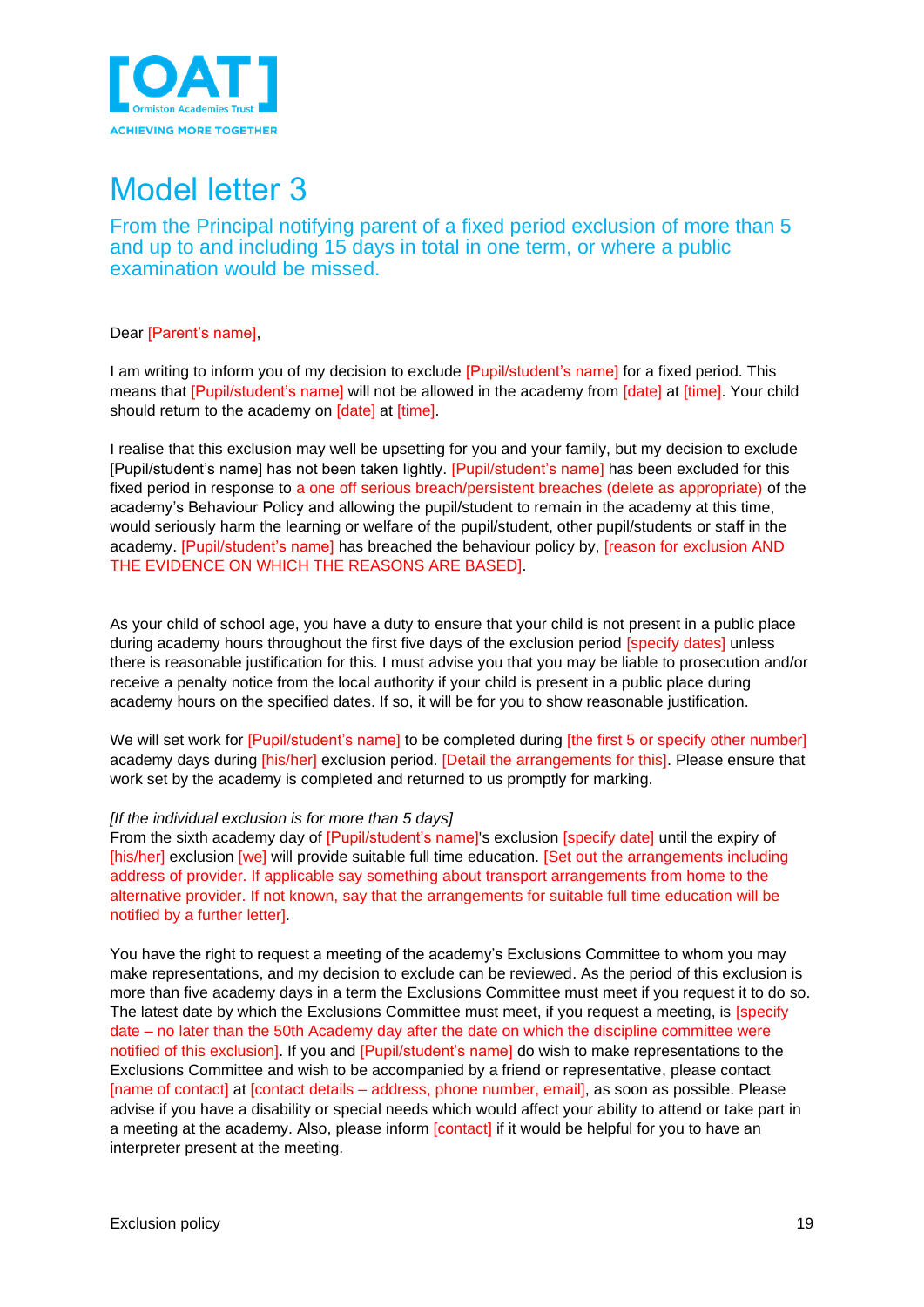

You should also be aware that if you think the exclusion relates to a disability your child has, and you think disability discrimination has occurred, you have the right to a review, and/or make a claim, to the First Tier Tribunal [\(http://www.justice.gov.uk/guidance/courts-and-tribunals/tribunals/send/index.htm\)](http://www.justice.gov.uk/guidance/courts-and-tribunals/tribunals/send/index.htm). Alternatively, if you consider your child has been discriminated against on other Equality Act grounds you have the right to make a claim in the County Court. Making a claim would not affect your right to make representations to the governing body/management committee.

#### *[Optional paragraph for reintegration interview]*

You *[and your child or name of pupil/student]* are invited to attend a reintegration interview with me *[alternatively, specify the name of another staff member]* at *[place]* on *[date]* at *[time]*. If that is not convenient, please contact the academy before your child is due to return to arrange a suitable alternative date and time. The purpose of the reintegration interview is to discuss how best your child's return to the Academy can be managed.

You may request a copy of **[Pupil/student's name]**'s academy record. I will consider such request in accordance with the statutory principles of the Data Protection Act 2018 and the GDPR. There may be a charge for photocopying.

The Department for Education statutory exclusions guidance can be found at <https://www.gov.uk/government/publications/school-exclusion>

You may also find it useful to contact the Coram Children's Legal Centre [\(www.childrenslegalcentre.com\)](http://www.childrenslegalcentre.com/), or ACE Education [\(www.aceed.org.uk\)](http://www.aceed.org.uk/) through their advice line service on 03000 115 142 (open on Monday to Wednesday from 10 am to 1 pm during term time).

[Insert reference to local sources of independent advice if known and /or where considered relevant by the head teacher, links to local services, such as Traveller Education Services or the Information Advice and Support Services Network (https://councilfordisabledchildren.org.uk/information-adviceand-support-services-network).]

[Pupil/student's name]'s exclusion expires on [date] at [time] and we expect [Pupil/student's name] to be back in the academy on [date] at [time].

Yours sincerely

[name], Principal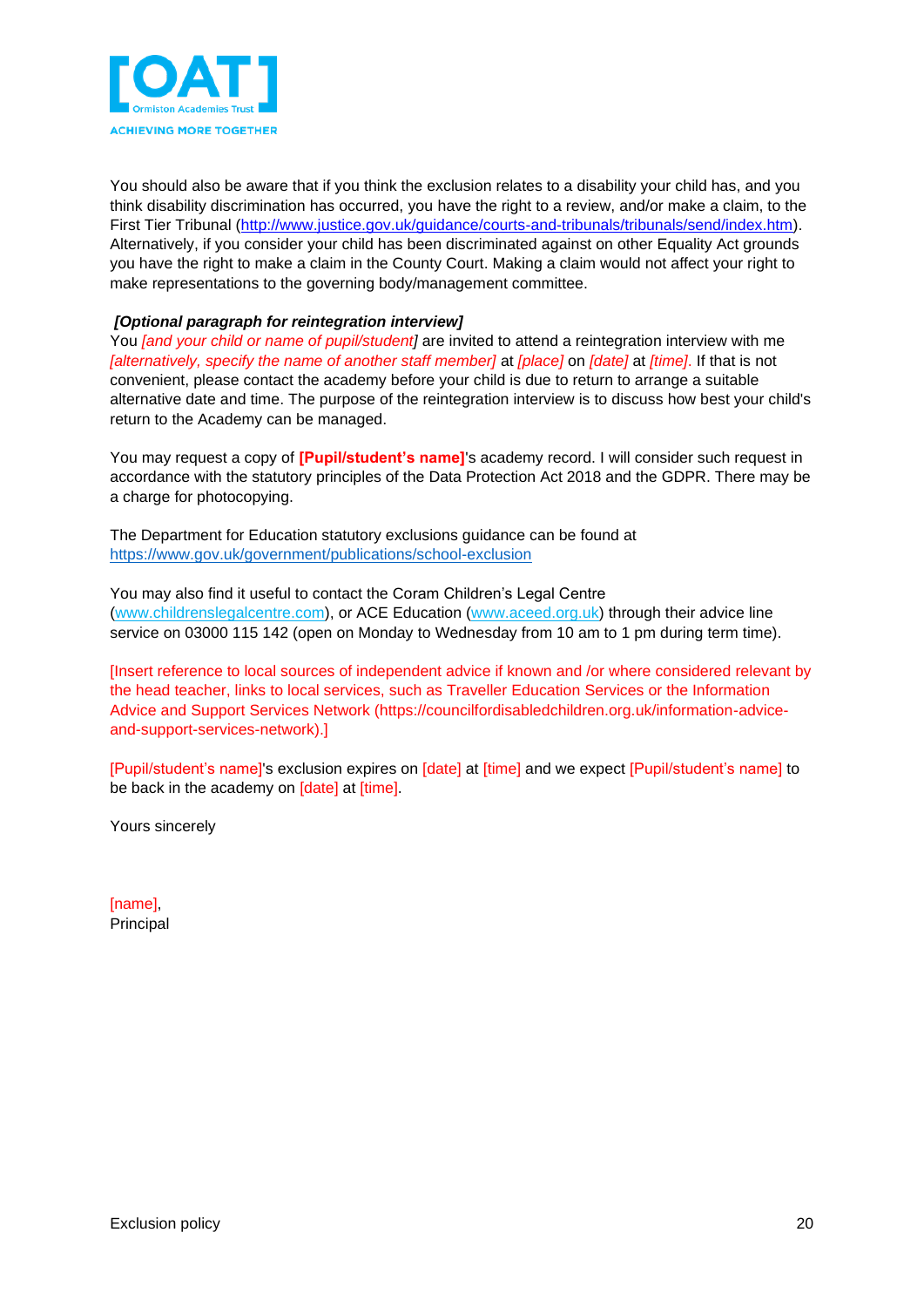

<span id="page-20-1"></span><span id="page-20-0"></span>From the principal notifying parent of a fixed term exclusion of more than 15 academy days in total in one term.

Dear [Parent's Name],

I am writing to inform you of my decision to exclude [Pupil/student's name] for a fixed period. This means that [Pupil/student's name] will not be allowed in the academy school from [date] at [time]. Your child should return to the academy on *[date]* at *[time]*.

I realise that this exclusion may well be upsetting for you and your family, but the decision to exclude [Pupil/student's name] has not been taken lightly. [Pupil/student's name] has been excluded for this fixed period in response to a one off serious breach/persistent breaches (delete as appropriate) of the academy's Behaviour Policy, and allowing the pupil/student to remain in the academy at this time would seriously harm the learning or welfare of the pupil/student, other pupil/students or staff in the academy. [Pupil/student's name] has breached the behaviour policy by, [reason for exclusion AND THE EVIDENCE ON WHICH THE REASONS ARE BASED].

As your child is of compulsory school age, you have a duty to ensure that your child is not present in a public place during academy hours throughout the first five days of the exclusion period [specify dates] unless there is reasonable justification for this. I must advise you that you may be liable to prosecution and/or receive a penalty notice from the local authority if your child is present in a public place during academy hours on the specified dates. If so, it will be for you to show reasonable justification.

We will set work for [Pupil/student's name] to be completed during [the first 5 or specify other number] academy days during [his/her] exclusion period. [Detail the arrangements for this]. Please ensure that work set by the academy is completed and returned to us promptly for marking.

From the sixth Academy day [if applicable] of [Pupil/student's name]'s exclusion [specify date] until the expiry of [his/her] exclusion [we] will provide suitable full time education. [Set out the arrangements including address of provider. If applicable say something about transport arrangements from home to the alternative provider. If not known, say that the arrangements for suitable full time education will be notified by a further letter].

As the length of the exclusion brings [Pupil/student's name] total number of excluded days to more than 15 academy days in total in one term the governing body must meet to consider the exclusion. At the review meeting you may make representations to the governing body if you wish. The latest date on which the governing body can meet is  $\int$ date here – no later than 15 Academy days from the date the governing body is notified]. If you and [Pupil/student's Name] wish to make representations to the governing body and wish to be accompanied by a friend or representative please contact *[name of* contact] at [contact details – address, phone number, email], as soon as possible. You will, whether you choose to make representations or not, be notified by the Clerk to the governing body of the time, date and location of the meeting. Please advise if you have a disability or special needs which would affect your ability to attend or take part in a meeting at the academy. Also, please inform [contact] if it would be helpful for you to have an interpreter present at the meeting.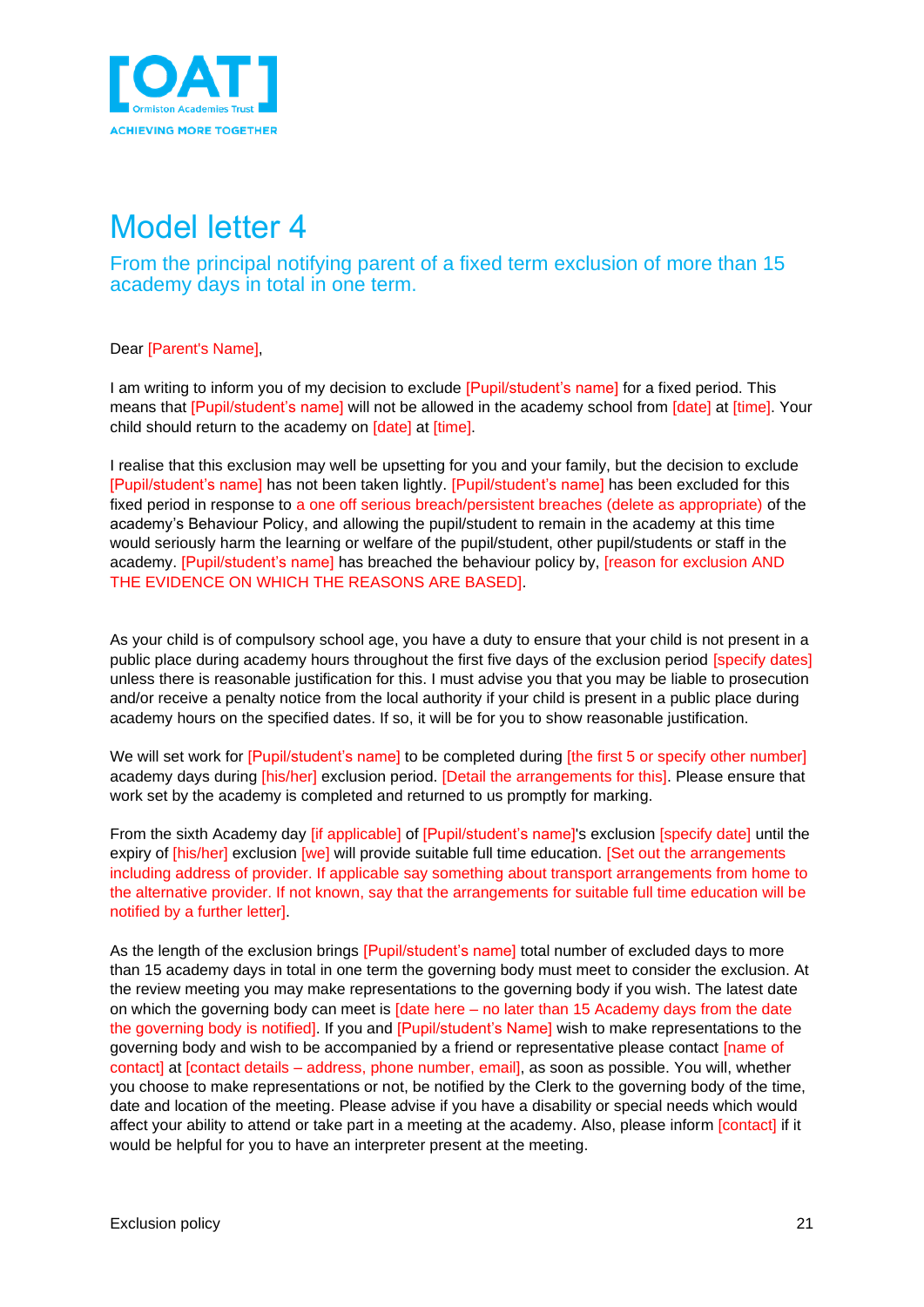

You should also be aware that if you think the exclusion relates to a disability your child has, and you think disability discrimination has occurred, you have the right to a review, and/or make a claim, to the First Tier Tribunal [\(http://www.justice.gov.uk/guidance/courts-and-tribunals/tribunals/send/index.htm\)](http://www.justice.gov.uk/guidance/courts-and-tribunals/tribunals/send/index.htm). Alternatively, if you consider your child has been discriminated against on other Equality Act grounds you have the right to make a claim in the County Court. Making a claim would not affect your right to make representations to the governing body/management committee.

You and [Pupil/student's name] are requested to attend a reintegration interview with [Specify staff member] at [place] on [date] at [time]. If that is not convenient, please contact the academy within the next ten days to arrange a suitable alternative date and time. The purpose of the reintegration interview is to discuss how best your child's return to the Academy can be managed [not for parents of secondary aged pupils]. Failure to attend a reintegration interview will be a factor taken into account by a magistrates' court if, on future application, they consider whether to impose a parenting order on you.

You may request a copy of **[Pupil/student's name]**'s academy record. I will consider such request in accordance with the statutory principles of the Data Protection Act 2018 and the GDPR. There may be a charge for photocopying.

The Department for Education statutory exclusions guidance can be found at <https://www.gov.uk/government/publications/school-exclusion>

You may also find it useful to contact the Coram Children's Legal Centre [\(www.childrenslegalcentre.com\)](http://www.childrenslegalcentre.com/), or ACE Education [\(www.aceed.org.uk\)](http://www.aceed.org.uk/) through their advice line service on 03000 115 142 (open on Monday to Wednesday from 10am to 1pm during term time).

[Insert reference to local sources of independent advice if known and /or where considered relevant by the head teacher, links to local services, such as Traveller Education Services or the Information Advice and Support Services Network (https://councilfordisabledchildren.org.uk/information-adviceand-support-services-network).]

[Pupil/student's name]'s exclusion expires on [date] at [time] and we expect [Pupil/student's name] to be back in the Academy on [date] at [time].

Yours sincerely,

[Name], Principal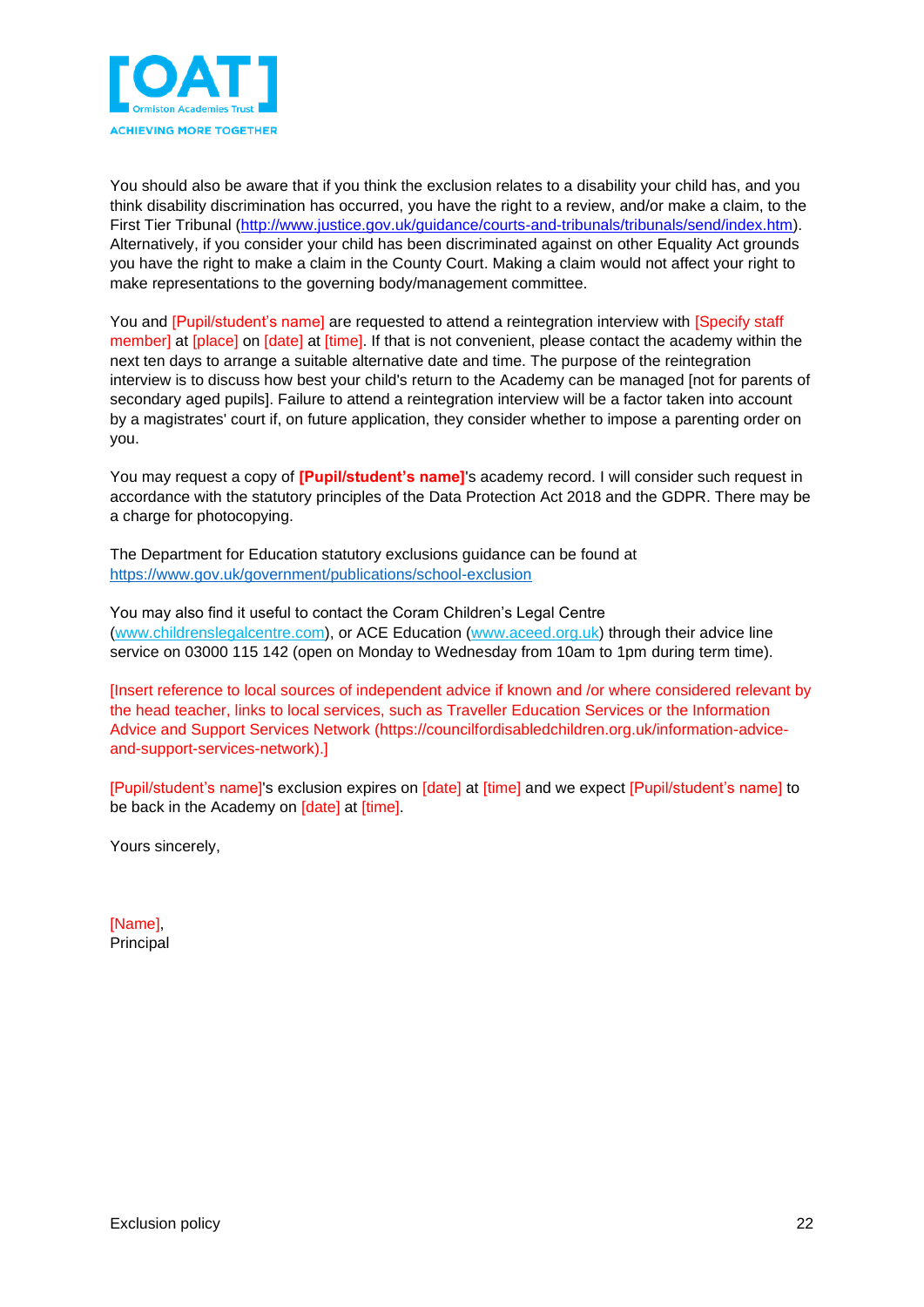

<span id="page-22-1"></span><span id="page-22-0"></span>From the clerk notifying parent of the exclusion panel's decision to reinstate a pupil/student excluded for a fixed term of fewer than 15 days.

Dear [Parent's Name],

Further to the meeting of the governors' exclusion panel to review [Pupil/student's name] permanent exclusion from the academy, I can confirm the decision of the panel to reinstate [Pupil/student's name] to the academy. As [Pupil/student's name] has already returned to school, a note will be placed on [Pupil/student's name]'s record with the panel's findings.

In reaching its decision the panel considered the case for exclusion from the academy along with your representations. On balance the panel felt that [Pupil/student's name] should be reinstated [provide summary of reasons for decision and verbal statement from governor panel].

Members of the panel hope that [Pupil/student's name] will establish a successful return to the academy. You should be aware that a copy of this letter will be placed on [Pupil/student's name] academy record along with a copy of the Principal's exclusion letter.

Yours sincerely

<span id="page-22-2"></span>[Name] Clerk to the Exclusions Committee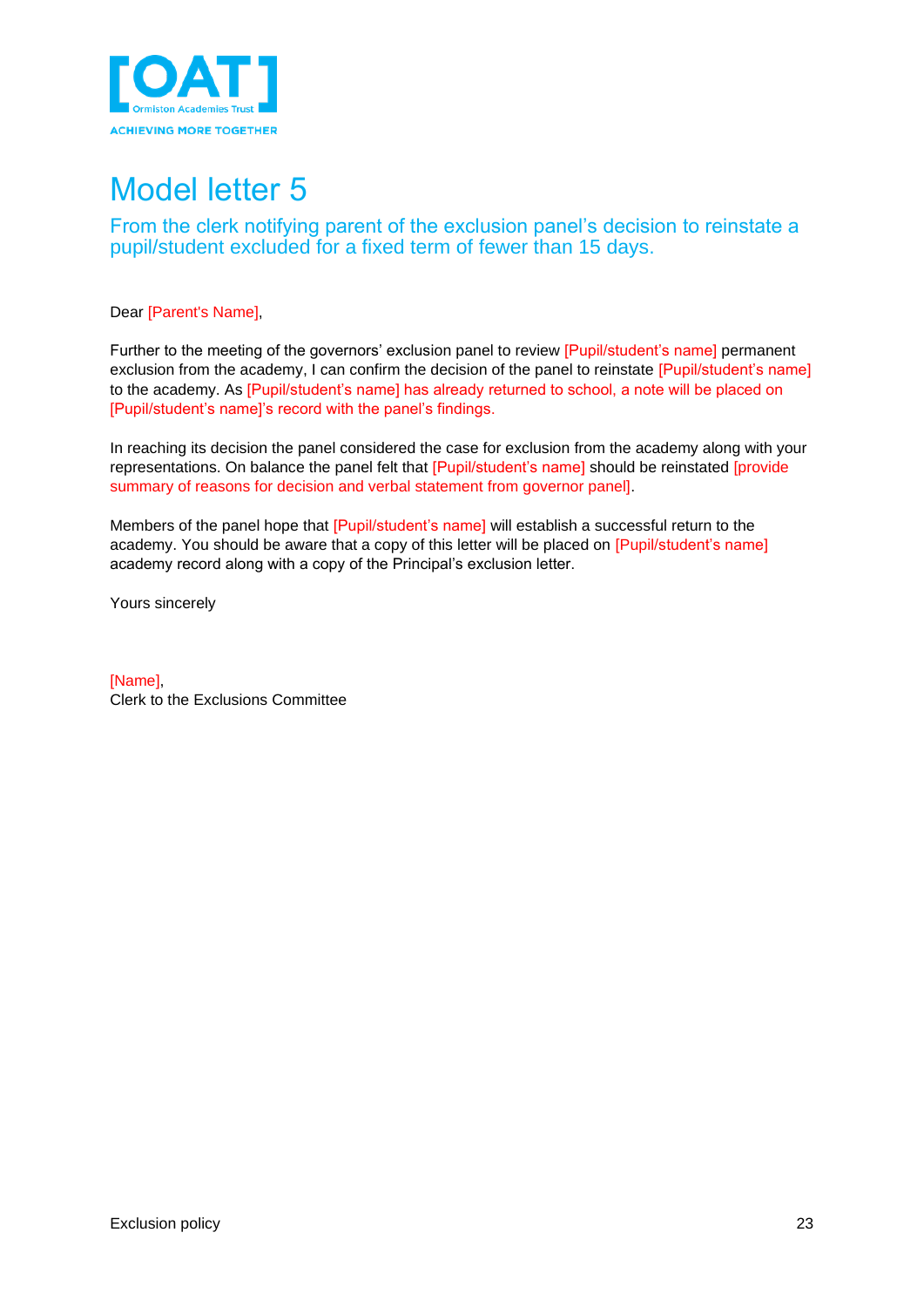

<span id="page-23-0"></span>From the Clerk to the Governing Body informing parent of the panel's decision to decline reinstatement of a fixed-term excluded pupil/student.

Dear [Parent's name],

The meeting of the governing body of [Academy name] on [date] considered the decision to exclude [Pupil/student's name] for a fixed period. After carefully considering the representations made and all the available evidence, the governing body has decided to decline the reinstatement of [Pupil/student's name] and thus the exclusion will remain on [Pupil/student's name]'s record.

The reasons for the governing body decision are as follows: [Provide statement used at Exclusion hearing which must set out how the behaviour policy has been breached, how allowing the pupil/student to remain in the academy at that time would have seriously harmed the learning or welfare of the pupil/student, other pupil/students or staff in the academy, a synopsis of the evidence presented and where relevant:

(i) whether the accused did what he/she is accused of including any findings of fact required (where there was a dispute of evidence);

(ii) whether the Principal acted in accordance with the law and statutory guidance;

(iii) whether there are any Equality Act issues to be taken into account and if so were they addressed correctly and support provided;

(iv) Whether there are any SEND or EHCP issues to be taken into account and if so were they addressed correctly and support provided;

(v) whether the exclusion was a proportionate sanction in the circumstances

The governing body encourages collaboration between parents, pupils/students and staff to ensure continued compliance with the academy behaviour policy, a copy of which can be found on the school website.

Yours sincerely,

[Name], Clerk to the Exclusions Committee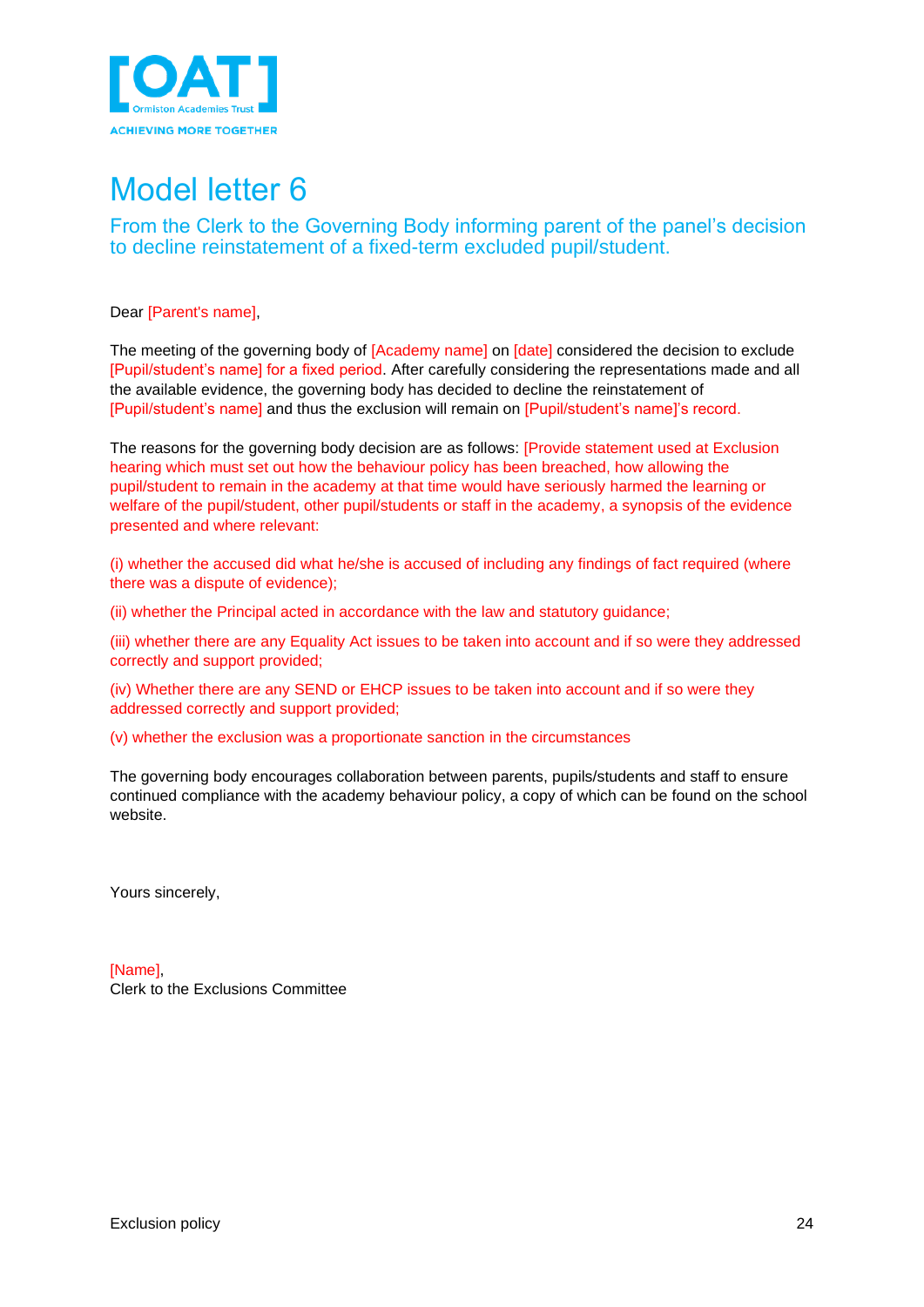

<span id="page-24-1"></span><span id="page-24-0"></span>From the principal notifying parent of a permanent exclusion.

#### Dear [Parent's name],

I regret to inform you of my decision to permanently exclude [Pupil/student's name] with effect from [date]. This means that [Pupil/student's name] will not be allowed in this academy unless [he/she] is reinstated by the governing body.

I realise that this exclusion may well be upsetting for you and your family, but the decision to permanently exclude [Pupil/student's name] has not been taken lightly. [Pupil/student's name] has been permanently excluded in response to a one off serious breach/persistent breaches (delete as appropriate) of the academy's Behaviour Policy, and allowing the pupil/student to remain in the academy would seriously harm the learning or welfare of the pupil/student, other pupil/students or staff in the academy. [Pupil/student's name] has breached the behaviour policy by, [reason for exclusion AND THE EVIDENCE ON WHICH THE REASONS ARE BASED].

As your child is of compulsory school age, you have a duty to ensure that your child is not present in a public place during academy hours throughout the first five days of the exclusion period [specify dates] unless there is reasonable justification for this. I must advise you that you may be liable to prosecution and/or receive a penalty notice from the local authority if your child is present in a public place during academy hours on the specified dates. If so, it will be for you to show reasonable justification.

Alternative arrangements for [Pupil/student's name]'s education to continue will be made. For the first five academy days of the exclusion we will set work for [Pupil/student's name] and would ask you to ensure this work is completed and returned promptly to the Academy for marking *[this may be different* if supervised education is being provided earlier than the sixth day]. From the sixth academy day of the exclusion onwards – i.e. from [specify the date], [Name of Local Authority] will provide suitable fulltime education. [Set out the arrangements if known at time of writing, if not known say that the arrangements will be notified shortly by a further letter.]

*[Where pupil lives in a local authority other than the excluding Academy local authority]* I have also today informed [Name of officer] at [Name of Local Authority] of [Pupil/student's name]'s exclusion and they will be in touch with you about arrangements for [his/her] education from the sixth academy day of exclusion. You can contact them at [give contact details].

As this is a permanent exclusion the governing body must meet to consider it. At the review meeting you may make representations to the governing body if you wish and ask them to reinstate your child in the academy. The governing body have the power to reinstate your child immediately or from a specified date, or, alternatively, they may decline to reinstate your child in which case you may request a review of their decision to an Independent Review Panel. The latest date by which the governing body must meet is [specify the date – the 15th Academy day after the date on which the governing body was notified of the exclusion]. If you and [Pupil/student's name] wish to make representations to the governing body and wish to be accompanied by a friend or representative please contact [Name of contact] at [contact details – address, phone number, email], as soon as possible. You will, whether you choose to make representations or not, be notified by the Clerk to the governing body of the time,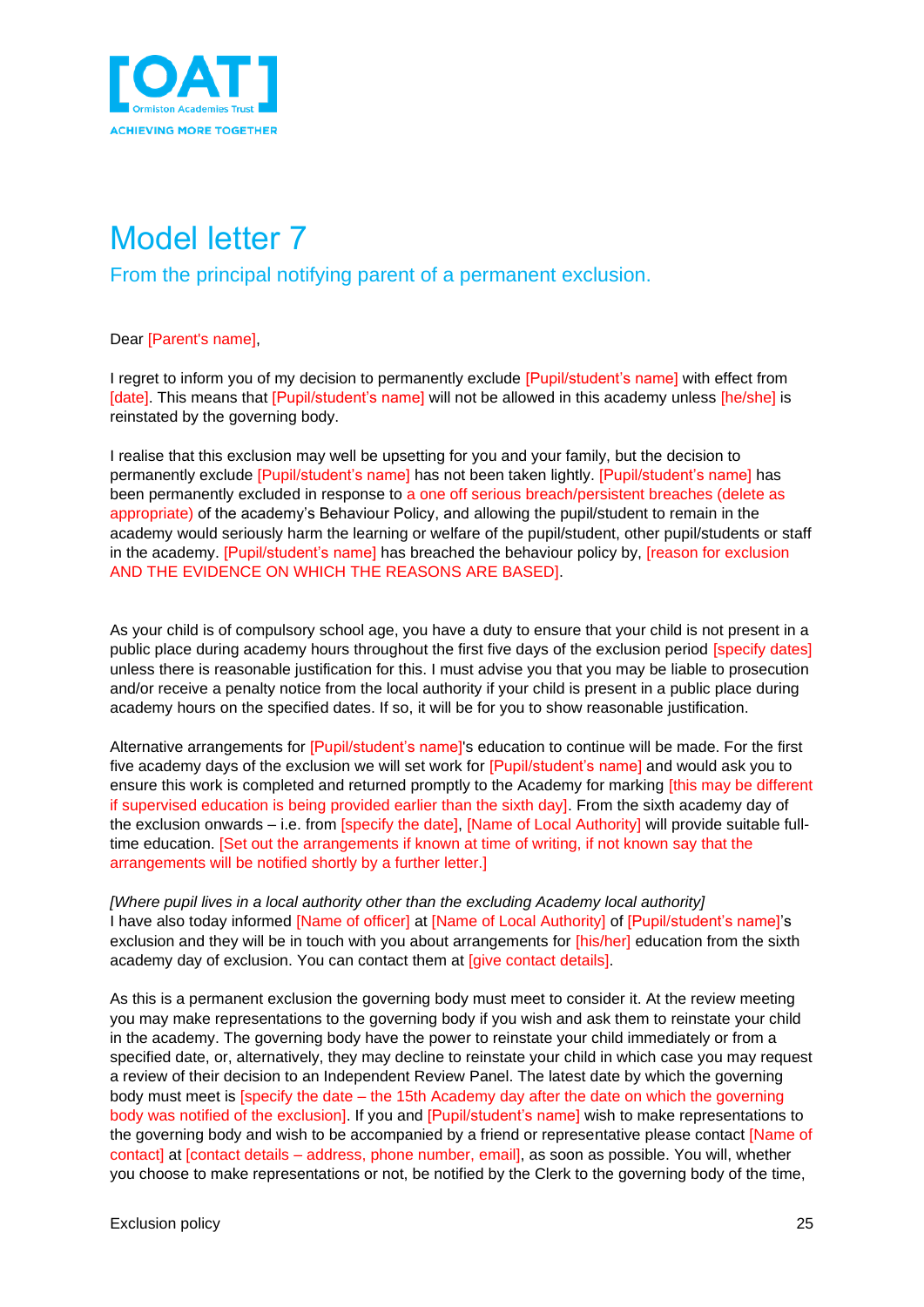

date and location of the meeting. Please let us know if you have a disability or special needs which would affect your ability to attend the meeting. Also, please inform [Contact] if it would be helpful for you to have an interpreter present at the meeting.

You should also be aware that if you think the exclusion relates to a disability your child has, and you think disability discrimination has occurred, you have the right to a review, and/or make a claim, to the First Tier Tribunal [\(www.justice.gov.uk/guidance/courts-and-tribunals/tribunals/send/index.htm\)](http://www.justice.gov.uk/guidance/courts-and-tribunals/tribunals/send/index.htm). Alternatively, if you consider your child has been discriminated against on other Equality Act grounds you have the right to make a claim in the County Court. Making a claim would not affect your right to make representations to the governing body/management committee.

You may request a copy of **[Pupil/student's name]**'s academy record. I will consider such request in accordance with the statutory principles of the Data Protection Act 2018 and the GDPR. There may be a charge for photocopying.

You may also wish to contact [Name] at [Local Authority name] at [contact details – address, phone number, email], who can provide advice on what options are available to you.

The Department for Education statutory exclusions guidance can be found at <https://www.gov.uk/government/publications/school-exclusion>.

You may also find it useful to contact the Coram Children's Legal Centre [\(www.childrenslegalcentre.com\)](http://www.childrenslegalcentre.com/), or ACE Education [\(www.aceed.org.uk\)](http://www.aceed.org.uk/) through their advice line service on 03000 115 142 (open on Monday to Wednesday from 10 am to 1 pm during term time).

[Insert reference to local sources of independent advice if known and /or where considered relevant by the head teacher, links to local services, such as Traveller Education Services or the Information Advice and Support Services Network (https://councilfordisabledchildren.org.uk/information-adviceand-support-services-network).]

Yours sincerely

[Name], Principal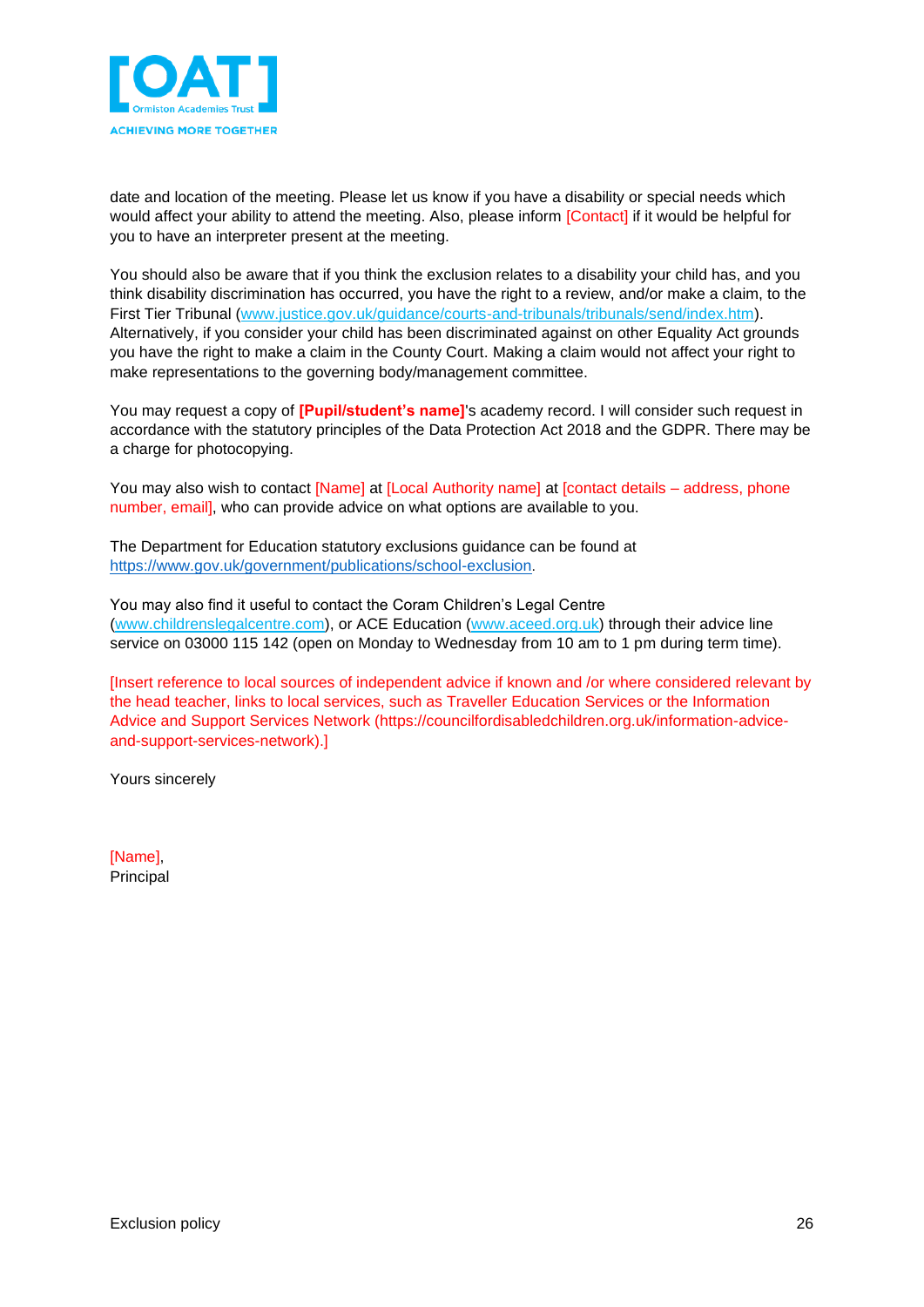

### <span id="page-26-1"></span><span id="page-26-0"></span>Model letter 8 From the Clerk notifying LA contact of a permanent exclusion meeting.

#### Dear [Name of contact],

The Academy Exclusion Committee will meet at [Name of Academy] on [date] at [time] to consider the permanent exclusion of Year [year of pupil/student] pupil/student [Name of pupil/student], as per details already forwarded to you.

I should be grateful if you could arrange for a representative from [Admissions and Family Services] to attend if at all possible.

Please find enclosed a copy of the letter sent to parents.

Yours sincerely,

[Name], Clerk to the Exclusions Committee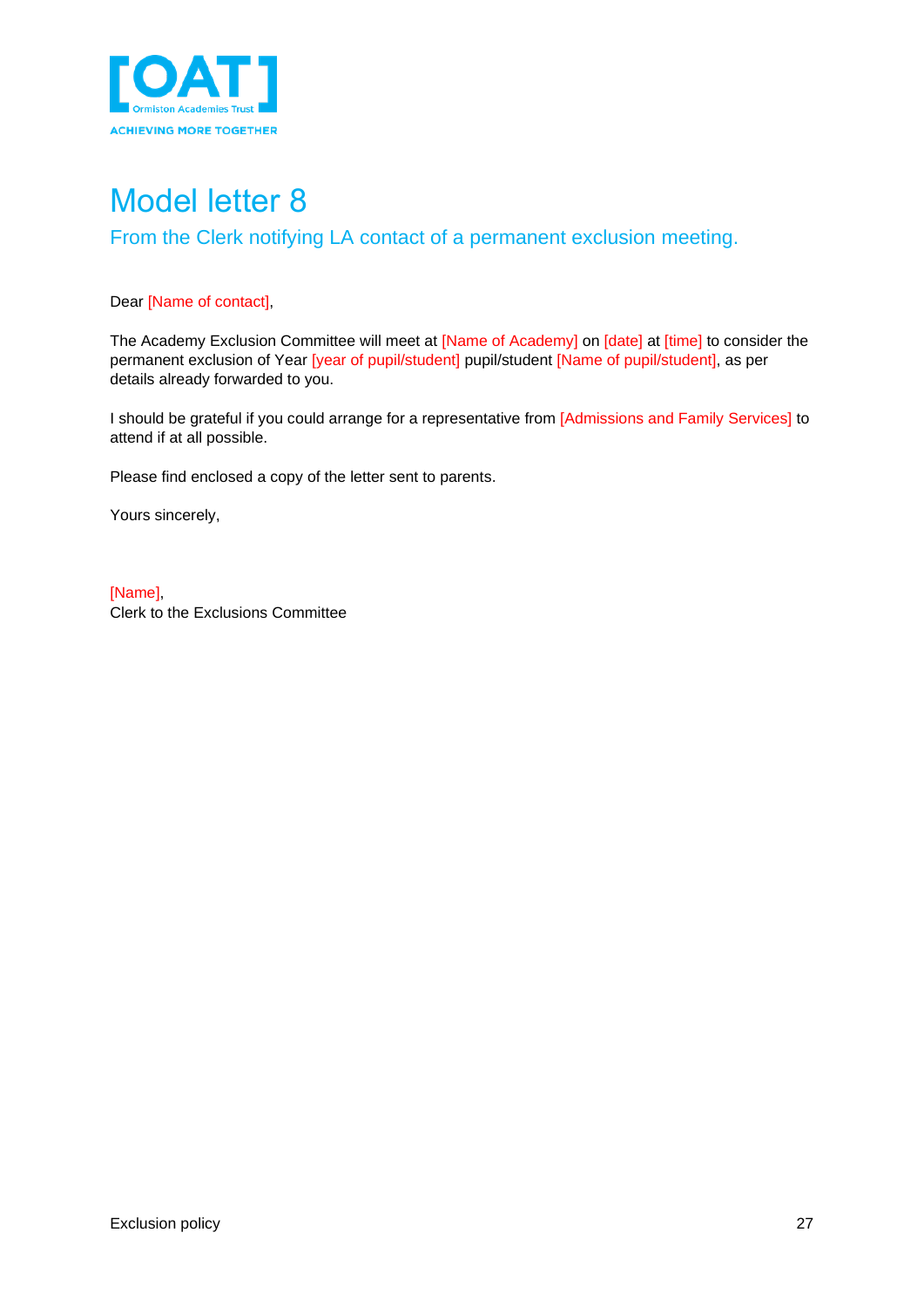

<span id="page-27-1"></span><span id="page-27-0"></span>From the Clerk notifying parent of permanent exclusion meeting.

#### Dear [Parent's name],

The Exclusions Committee of [Name of Academy] will meet at the academy on [date] at [time] to consider the reinstatement of [Pupil/student's name].

You are able, by law, to attend this meeting together with [Pupil/student's name] and/or a friend or representative if you wish to do so.

If there are any documents (including any written statements) which you wish the Exclusions Committee to consider at the meeting, please send them in advance to allow for time to consider those documents at least 2 school days before the meeting. This should be delivered to the academy, addressed FAO of the Exclusions Committee.

Please confirm if you wish to attend the meeting.

If you do not wish to attend the meeting you may still forward any documents and written statement that you wish the Exclusions Committee to consider. This should be delivered to the academy, addressed FAO the Exclusions Committee, as above no later than 2 school days before the meeting.

The Exclusions Committee will be made up of [enter committee members' names and indicate Chair of the committee].

Should the Governors decline to reinstate the pupil, Officers of the Local Authority will contact you in the near future in order to make arrangements with you concerning [Pupil/student's name]'s future education.

Yours sincerely,

[Name], Clerk to the Exclusions Committee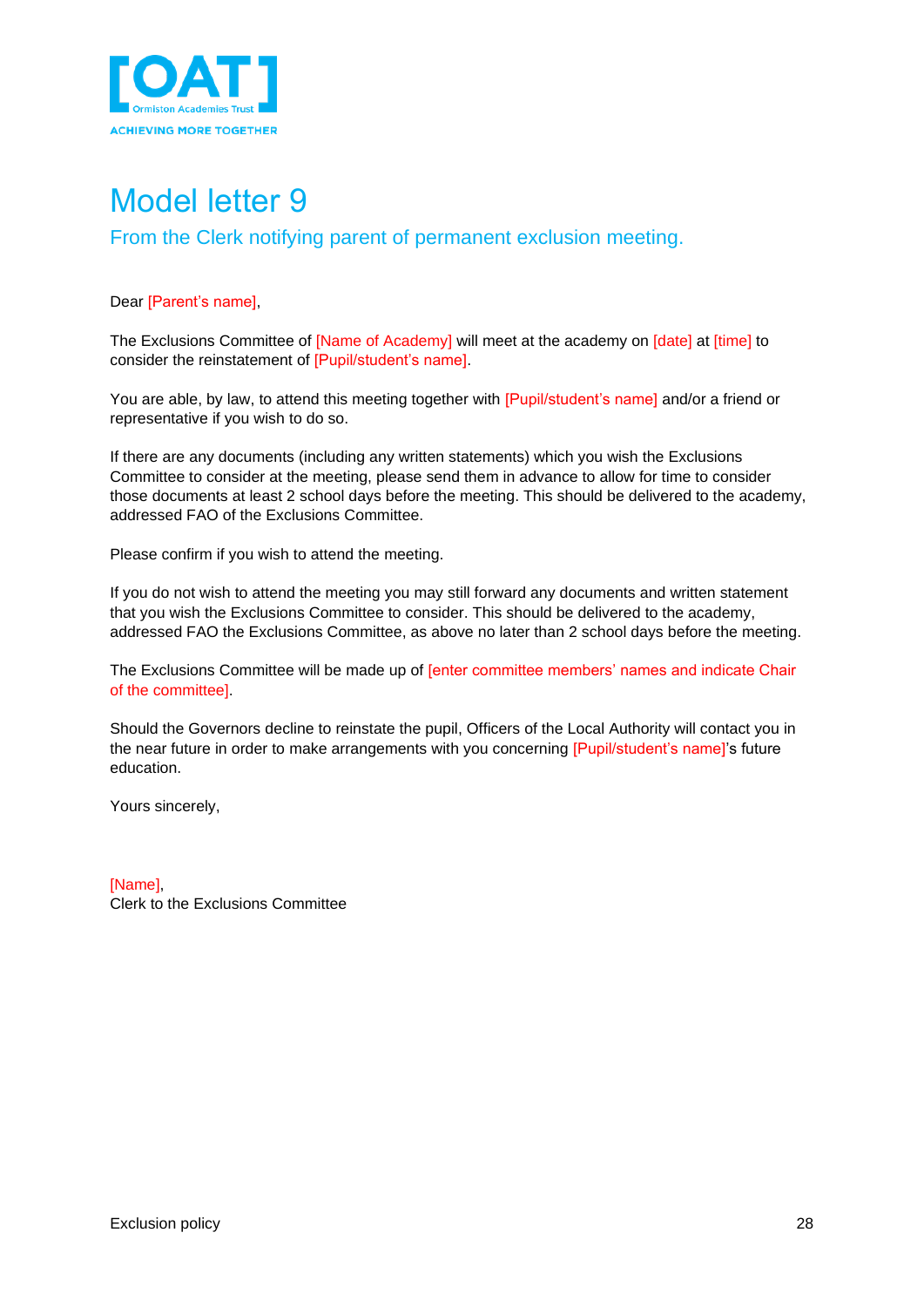

<span id="page-28-1"></span><span id="page-28-0"></span>From the Clerk to the Governing Body informing parent of the panel's decision to decline reinstatement of a permanently excluded pupil/student.

Dear [Parent's name],

The meeting of the governing body of [Academy name] on [date] considered the decision by the Principal to permanently exclude [Pupil/student's name]. After carefully considering the representations made and all the available evidence, the governing body has decided to decline the reinstatement of [Pupil/student's name].

The reasons for the governing body decision are as follows: [Provide statement used at Exclusion hearing which must set out how the behaviour policy has been breached, how allowing the pupil/student to remain in the academy would seriously harm the learning or welfare of the pupil/student, other pupil/students or staff in the academy, a synopsis of the evidence presented and where relevant:

(i) whether the accused did what he/she is accused of including any findings of fact required (where there was a dispute of evidence);

(ii) whether the Principal acted in accordance with the law and statutory guidance;

(iii) whether there are any Equality Act issues to be taken into account and if so were they addressed correctly and support provided;

(iv) Whether there are any SEND or EHCP issues to be taken into account and if so were they addressed correctly and support provided;

(v) whether permanent exclusion was a proportionate sanction in the circumstances in contrast to alternative sanctions such as a long fixed term exclusion; managed move; off site provision;]

You have the right to a review of this decision by an Independent Review Panel. If you wish to request a Review, please notify [Name of the clerk to the appeal panel] of your wish to request a Review. Send your request for a Review to [address] by no later than [specify the latest date – the 25<sup>th</sup> school day after receipt of this letter - exclusions occurring between 1 June 2020 and 24 September 2021 must have a deadline of the "25th day" – outside of these times the normal "15<sup>th</sup> day" can be used]. You must set out the reasons for requesting a review in writing, and if appropriate may also include reference to any disability discrimination claim you may wish to make. Please advise if you have a disability or special needs which would affect your ability to attend the hearing. Also, please inform [Name of the clerk to the appeal panel] if it would be helpful for you to have an interpreter present at the hearing. You have a right to request the attendance of a Special Educational Needs (SEND) Expert at the review, regardless of whether the Academy recognises that your child has SEND. The SEND expert's role is to provide impartial advice to the panel about how SEND could be relevant to the exclusion and does not include making an assessment of your child's special educational needs. There is no cost to yourself for this service but you must make clear that you wish for a SEND expert to be appointed in any application for a review.

You may at your own expense, appoint someone to make written and/or oral representation to the panel or bring a friend with you.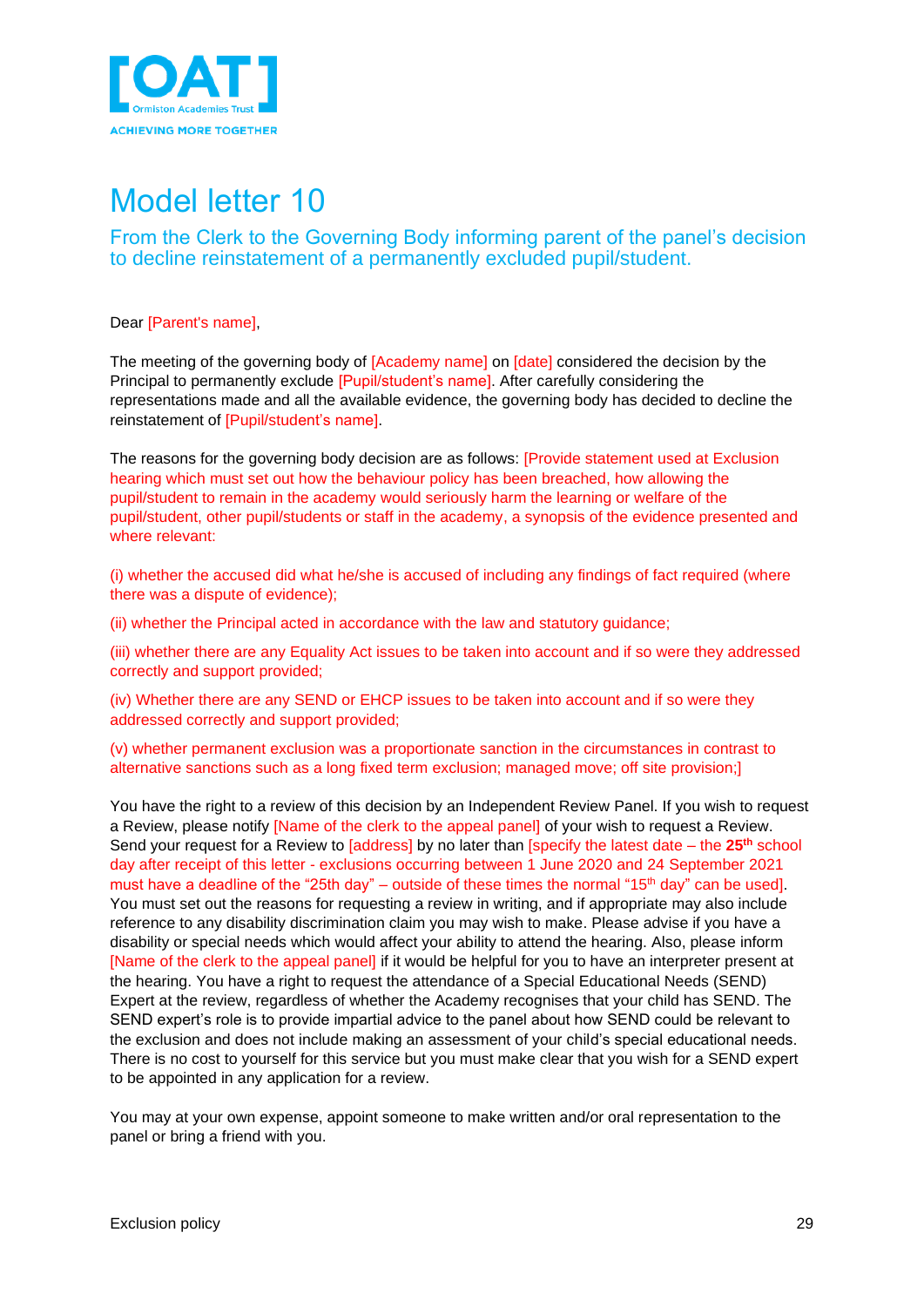

Your request will be heard by an Independent Review Panel, which can also hear disability discrimination claims. A three or five -member panel will comprise of serving, or recently retired (within the last five years) head teacher, serving, or recently serving experienced governors and a lay member who will be the Chair.

The Independent Review Panel will rehear all the facts of the case - if you have fresh evidence to present to the panel you may do so. The panel must meet no later than the 1**5 th** academy day after the date on which your appeal is lodged. In exceptional circumstances panels may adjourn the hearing until a later date.

Following its review the panel can decide to:

- uphold your child's exclusion;
- recommend that the governing body reconsiders its decision, or
- quash the decision and direct that the governing body considers the exclusion again.

As stated above you have the right to apply for an independent review panel. In order to assist you to make an informed decision on whether, and if so, how to seek a review please see the information at the end of this letter. In addition if you think the exclusion relates to a disability your child has, and you think disability discrimination has occurred, you have the right to a review and/or make a claim, to the First Tier Tribunal [www.justice.gov.uk/tribunals/send/appeals](http://www.justice.gov.uk/tribunals/send/appeals) who have the jurisdiction to hear claims of discrimination under the Equality Act 2010 or the County Court (for other forms of discrimination). A claim of discrimination made under these routes should be lodged within six months of the date on which the discrimination is alleged to have taken place e.g. the day on which the pupil was excluded.

The Department for Education statutory exclusions guidance can be found at <https://www.gov.uk/government/publications/school-exclusion>

You may also find it useful to contact the Coram Children's Legal Centre [\(www.childrenslegalcentre.com\)](http://www.childrenslegalcentre.com/), or ACE Education [\(www.aceed.org.uk\)](http://www.aceed.org.uk/) through their advice line service on 03000 115 142 (open on Monday to Wednesday from 10 am to 1 pm during term time).

[Repeat details from the original exclusion letter, i.e. a named LA officer and/or any local sources].

The arrangements currently being made for [Pupil/student's name]'s education will continue. [Specify details].

Yours sincerely

[Name], Clerk to the Exclusions Committee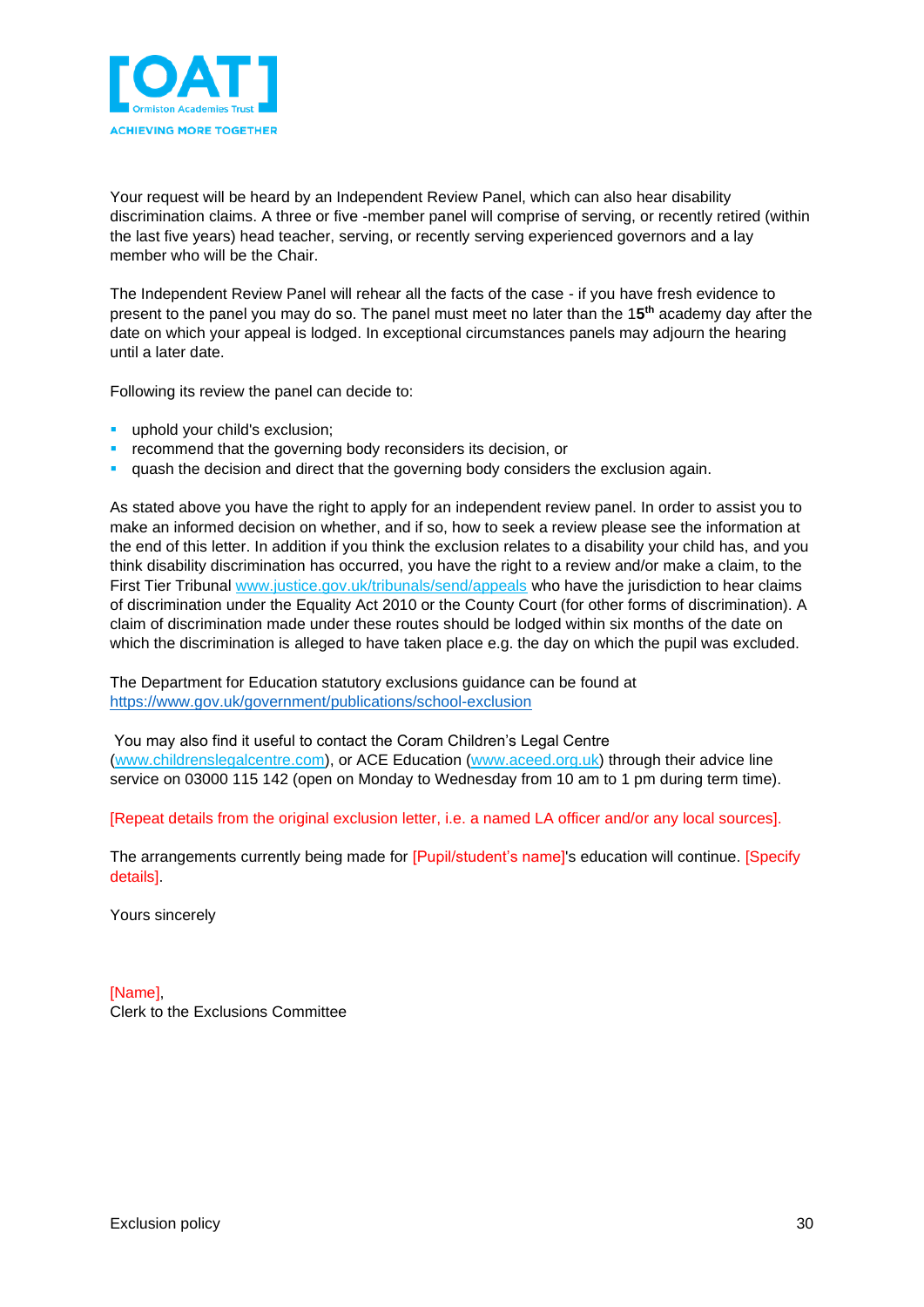

<span id="page-30-1"></span><span id="page-30-0"></span>From the clerk notifying parent of the exclusion panel's decision to reinstate a pupil/student currently excluded.

Further to the meeting of the governors' exclusion panel to review [Pupil/student's name] permanent exclusion from the academy, I can confirm the decision of the panel to reinstate [Pupil/student's name] to the academy.

In reaching its decision the panel considered the case for exclusion presented by the academy along with your representations, as well as the view given by the local authority *if represented*]. On balance the panel felt that [Pupil/student's name] should be reinstated [provide summary of reasons for decision and verbal statement from governor panel].

In the circumstances, the governors it was agreed that [Pupil/student's name] should return to the academy on [insert date].

Members of the panel hope that [Pupil/student's name] will establish a successful return to the academy. You should be aware that a copy of this letter will be placed on [Pupil/student's name] academy record along with a copy of the Principal's exclusion letter.

I am sure it would be helpful for you to meet with the Principal to discuss [Pupil/student's name]'s return to academy before they are due back. Please could you contact [insert name and contact details — address, phone number and email] to arrange a convenient time and date.

Yours sincerely

[Name] Clerk to the Exclusions Committee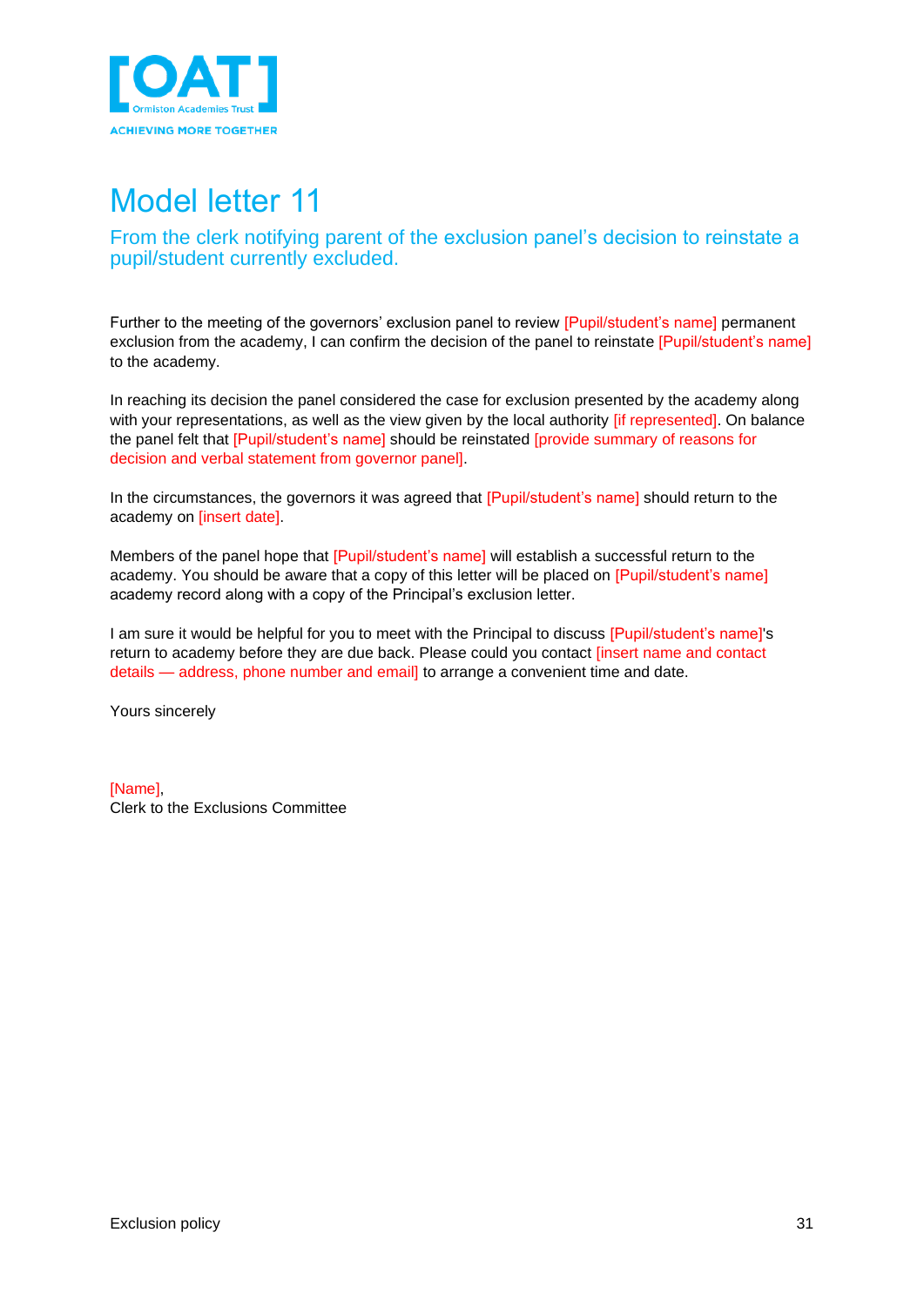

<span id="page-31-1"></span><span id="page-31-0"></span>From clerk to parents following IRP requesting reconsideration of the decision.

The governing body has reconsidered the decision to reinstate [Pupil/student's name] after being requested to do so by the independent review panel. After careful consideration governors have decided not to reinstate / to reinstate [Pupil/student's name] [insert detailed reason for decision which needs to review the evidence and, in particular the IRPs decision to direct the GB to reconsider ensuring that any points raised are addressed in the decision letter] [if reinstatement please advise date to be reinstated].

You should also be aware that if you think the exclusion relates to a disability your child has, and you think disability discrimination has occurred, you have the right to a review, and/or make a claim, to the First Tier Tribunal [\(http://www.justice.gov.uk/guidance/courts-and-tribunals/tribunals/send/index.htm\)](http://www.justice.gov.uk/guidance/courts-and-tribunals/tribunals/send/index.htm). Alternatively, if you consider your child has been discriminated against on other Equality Act grounds you have the right to make a claim in the County Court.

You may also find it useful to contact the Coram Children's Legal Centre [\(www.childrenslegalcentre.com\)](http://www.childrenslegalcentre.com/), or ACE Education [\(www.aceed.org.uk\)](http://www.aceed.org.uk/) through their advice line service on 03000 115 142 (open on Monday to Wednesday from 10am to 1pm during term time).

*[Only required if the pupil/student is reinstated by governing body]* You and [Pupil/student's name] are invited to attend a reintegration meeting with [Staff member's name] on [date] at [time].

Yours sincerely

[Name], Clerk to the Exclusions Committee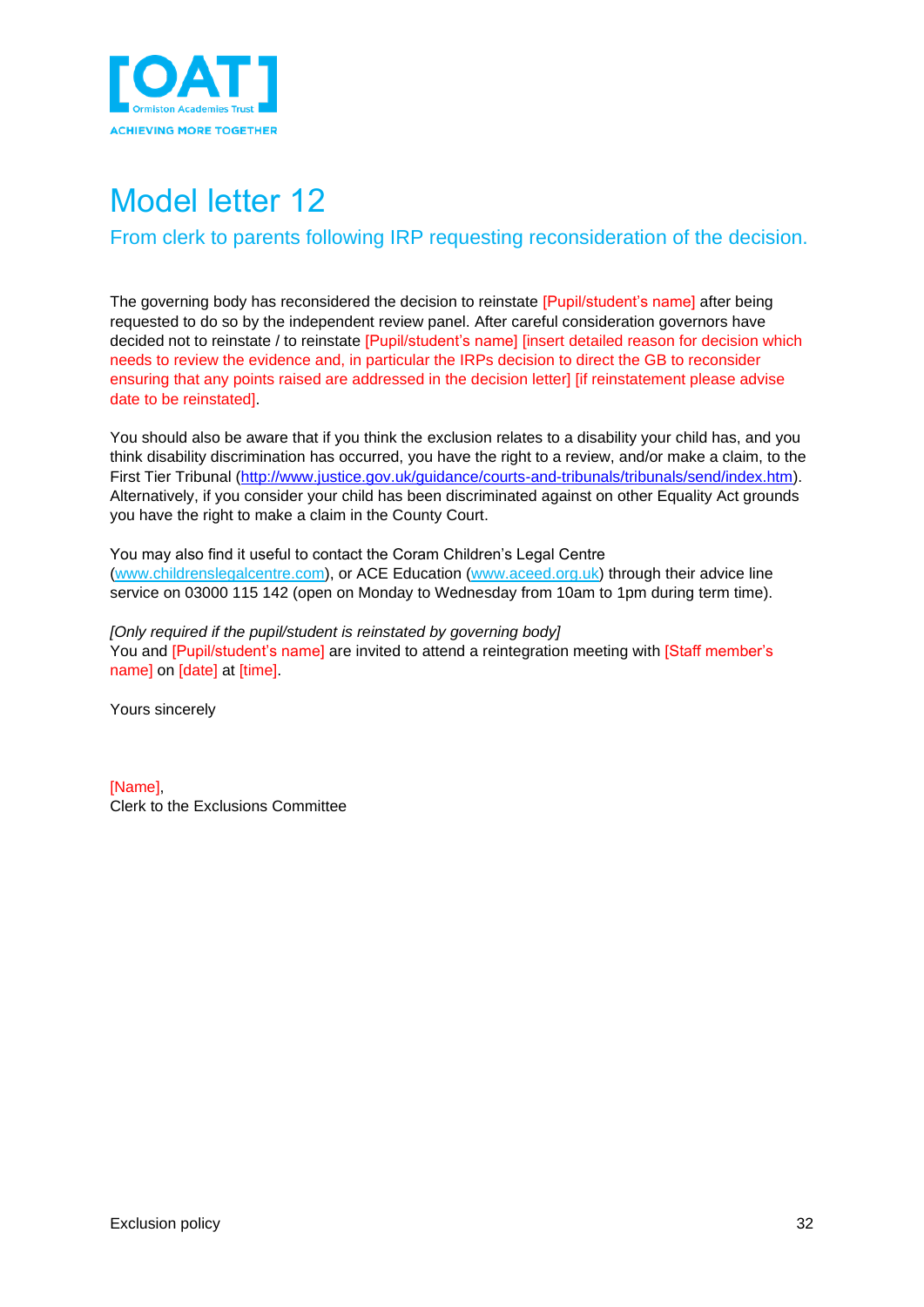

<span id="page-32-1"></span><span id="page-32-0"></span>

The pack will be studied by the panel and the parents and LA should receive a copy. Please take care if using acronyms, jargon and redacted to ensure that the packs are still coherent for all parties. The pack should include:

- Agenda (appendix 3)
- Summary of evidence for the exclusion, in chronological order, including how the student has breached the behaviour policy **and** how allowing the student to remain in the academy would harm the safety and welfare of the academy community. This may include photos and witness statements from staff and students where appropriate.<sup>2</sup>
- Statement from the student (this should be sought for both one-off serious breaches and persistent disruptive behaviour. Where the student has not given at statement at the point of exclusion, attempts should be made to get a statement from the student and include it in the pack.
- **E** Behaviour log/attendance record where appropriate<sup>3</sup>
- **•** Correspondence with the parent and local authority outlining the exclusion and the reason for the decision and a copy of the letter inviting parents to the exclusions panel meeting.
- Evidence of support put in place for the pupil including (but not limited to), reasonable adjustments, interventions, personal support plans, EHCPs and referrals to specialist provision.
- Notes of previous meetings with the pupil/student and parents if it is relevant to the exclusion
- **Behaviour Policy**
- **Exclusion Policy**
- <span id="page-32-2"></span>SEND Policy (if applicable)

<sup>&</sup>lt;sup>2</sup> The DfE Exclusions Guidance states that 'all witness statements should be 'attributed, signed and dated unless the school has good reason to protect the anonymity of the witness, in which case the statement should be dated and labelled'. Where there is a clear, identifiable safeguarding risk to the sharing of written statement from pupils/students due to the identifiability of handwriting, written statements should still be taken and kept but can be typed up, dated, anonymised and labelled appropriately for presentation to parties attending a panel meeting. The panel and clerk can have sight of the original statement if required.

<sup>3</sup> Principals should consider carefully whether including a full behaviour log/attendance record is relevant to the exclusion. Where the exclusion is a one-off serious breach of the behaviour policy, the full behaviour log and attendance record should only be included if it is relevant to the incident/decision making process or will assist the panel in making a decision on the balance of probabilities.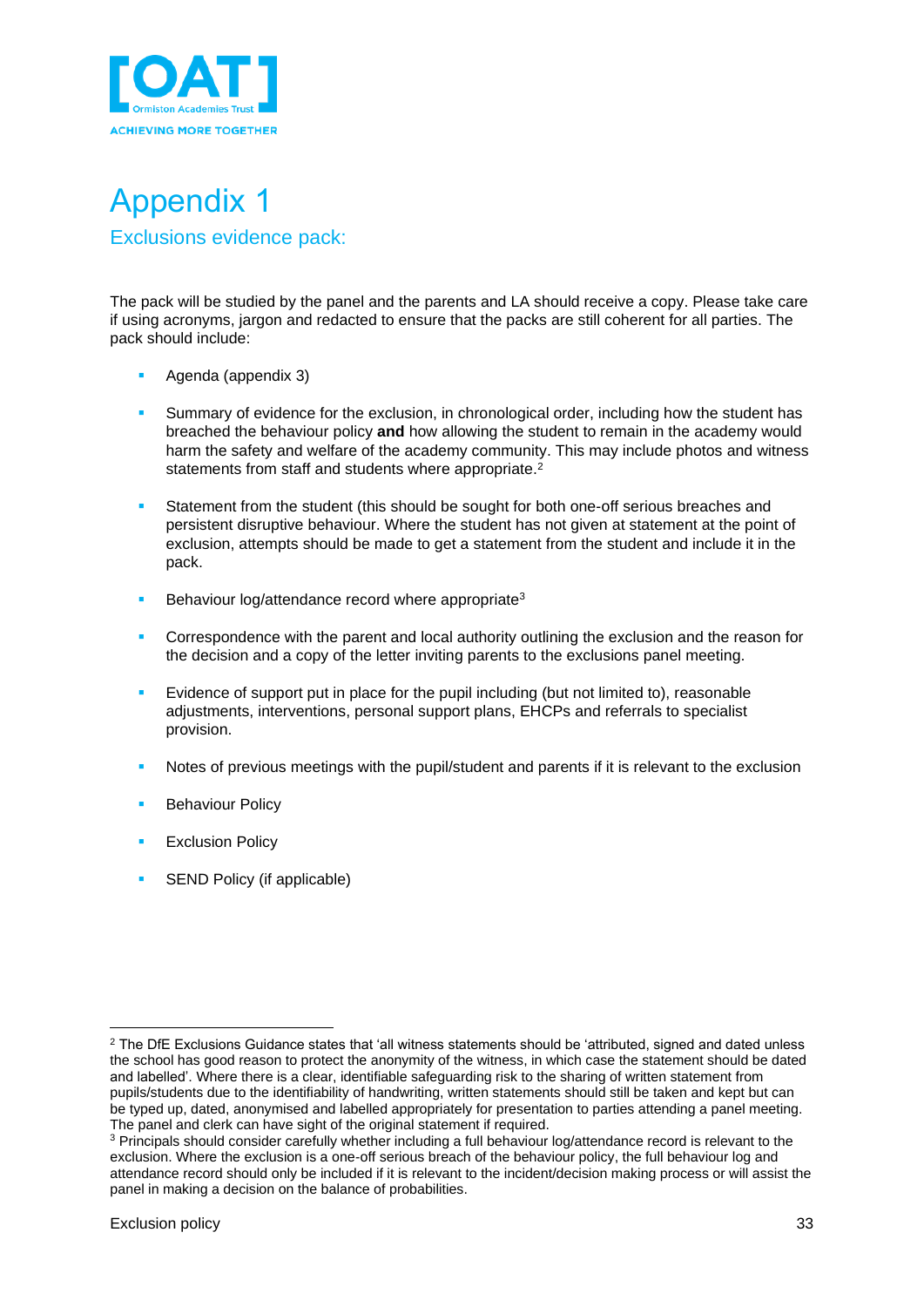

### Appendix 2 Exclusions Committee Guidance

### <span id="page-33-0"></span>The role of the Chair

The role of the Chair of the exclusion panel is particularly important, not only does it set the tone, but also ensures that the hearing conforms to the law.

### *Advice for chairs*

- Read all paperwork prior to the meeting and make notes on any points of interest
- Spend some time with fellow panel members and the clerk prior to the meeting, going over any major points and receiving any guidance
- **EXECT** Advise attendees whether the decision will be communicated verbally immediately after panel deliberation as well as receiving written notification the following day, or whether the decision will only be communicated in writing.
- **E** Always remain in control and avoid confrontation whilst also making it clear that rudeness and any aggressive behaviour is unacceptable
- Have a view as to how long each section of the meeting should last
- Ascertain whether the pupil will be attending and ensure that they are given the opportunity to speak
- **EXECTER 15 Ascertain whether an LA representative will be attending and advise whether you will be accepting** their attendance in the capacity as an observer or whether they have your consent to make representations
- Ask the clerk for advice on legal matters should you need it
- Recap and summarise regularly
- **·** If an appellant or presenter fails to attend the meeting, continue to follow the standard procedure as closely as possible. This ensures that their case is given proper consideration
- **.** If any changes are to be made to the order of the hearing, ensure that all parties are in agreement
- **Example 1** Ensure that all parties feel listened to and have ample opportunity to present their case and ask questions of the other
- Approve the minutes following the meeting
- **E** Ensure that following a panel the outcome is noted on the pupil/student's educational record along with copies of relevant papers for future reference

### The role of the panel member

Members of the panel should ensure that they act in an impartial manner at all times in order to ensure that the hearing is fair and their decisions are consistent with the evidence presented. Panel members should also ensure that they do not discuss the exclusion with any party outside the meeting.

### *Advice for panel members*

- Read all paperwork prior to the meeting and make notes on any points of interest or areas for clarification
- Be familiar with the law and current DfE exclusions guidance
- Respect the chair and their authority throughout the meeting
- **Consider carefully any advice provided by the clerk/minute taker**
- **EXECT** Avoid giving any indication about feelings on any individual case
- Test all evidence available to them as far as possible and ensure that they ask sufficient questions
- Decide on the *balance of probabilities* whether the pupil/student did what is alleged this is the civil standard of proof and not the criminal standard of "beyond reasonable doubt"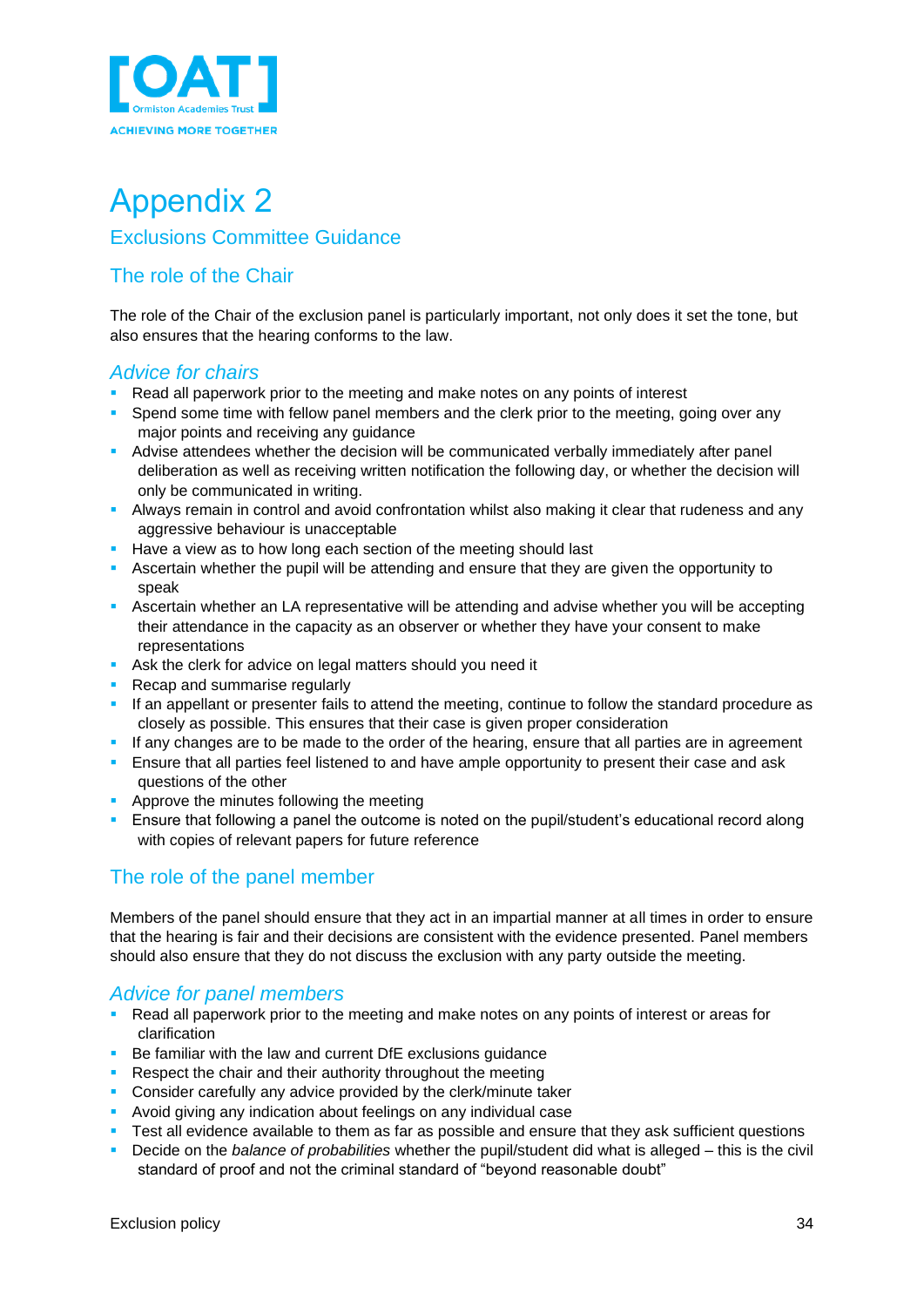

- Be clear about the reasons for decisions made and be prepared to support them with evidence gained during a hearing. Panel members need to be aware that in light of their consideration, they can either:
- **•** Decline reinstatement; or
- Direct reinstatement of the pupil/student immediately or on a particular date
- Where reinstatement is not practical, the panel must consider whether the principal's decision to exclude the pupil/student was justified based on the evidence.

### Decision making

Some points for members of exclusion panels to consider when reviewing the principal's decision to exclude a pupil/student.

- Did the pupil/student, on the balance of probabilities, commit the breach of the Behaviour Policy of which they are accused?
- Would allowing the pupil/student to remain in academy seriously harm the education or welfare of others in the academy?
- **•** Did the academy evidence that all the strategies available had been exhausted prior to the decision to exclude?
- Did the principal have any alternative to exclusion?
- **E** Is the principal's decision in line with the academy's Behaviour Policy?
- Was the decision to exclude based on one serious incident or a series of incidents and is this clearly reflected in the principal's decision letter?
- Where the behaviour policy has been breached is there evidence that the student was aware of the policy and the sanctions that could happen if they breached it?
- **EXTES 15 the pupil/student defined as having special needs / a disability? If so, has the pupil/student been** treated less favourably than others?
- **Where the pupil/student has SEND, have reasonable adjustments been made in the** implementation of the behaviour policy and where interventions have been made, has their impact been tracked and recorded?
- Did the academy use support plans for the child and if so, were they effective?
- **•** Are there any contributing or mitigating factors to consider?
- Are you satisfied that a full and appropriate investigation was undertaken?
- Did the academy apply the correct procedures when excluding the pupil/student?
- Was the pupil/student allowed the opportunity to give their own version of events both at the time and following the event if it was not possible at the time, and during the exclusions panel meeting?
- Was the decision to exclude the pupil/student lawful, reasonable and procedurally fair?

With regards to any exclusion resulting in a pupil/student missing a public examination or national curriculum test there is no legal imperative to allow an excluded pupil/student to return to the academy in order to take a public examination or test. The governing body should consider whether it would be appropriate to exercise discretion and allow the excluded pupil/student back on academy premises for this purpose. The governing body may place additional conditions if they choose to grant permission onto the academy site.

### Decision statements

NB: These suggested pro-forma statements are to complement the detailed reasons that the Committee is obliged to set out in the decision letter. These are not to be used in isolation.

### *Decline to reinstate the pupil:*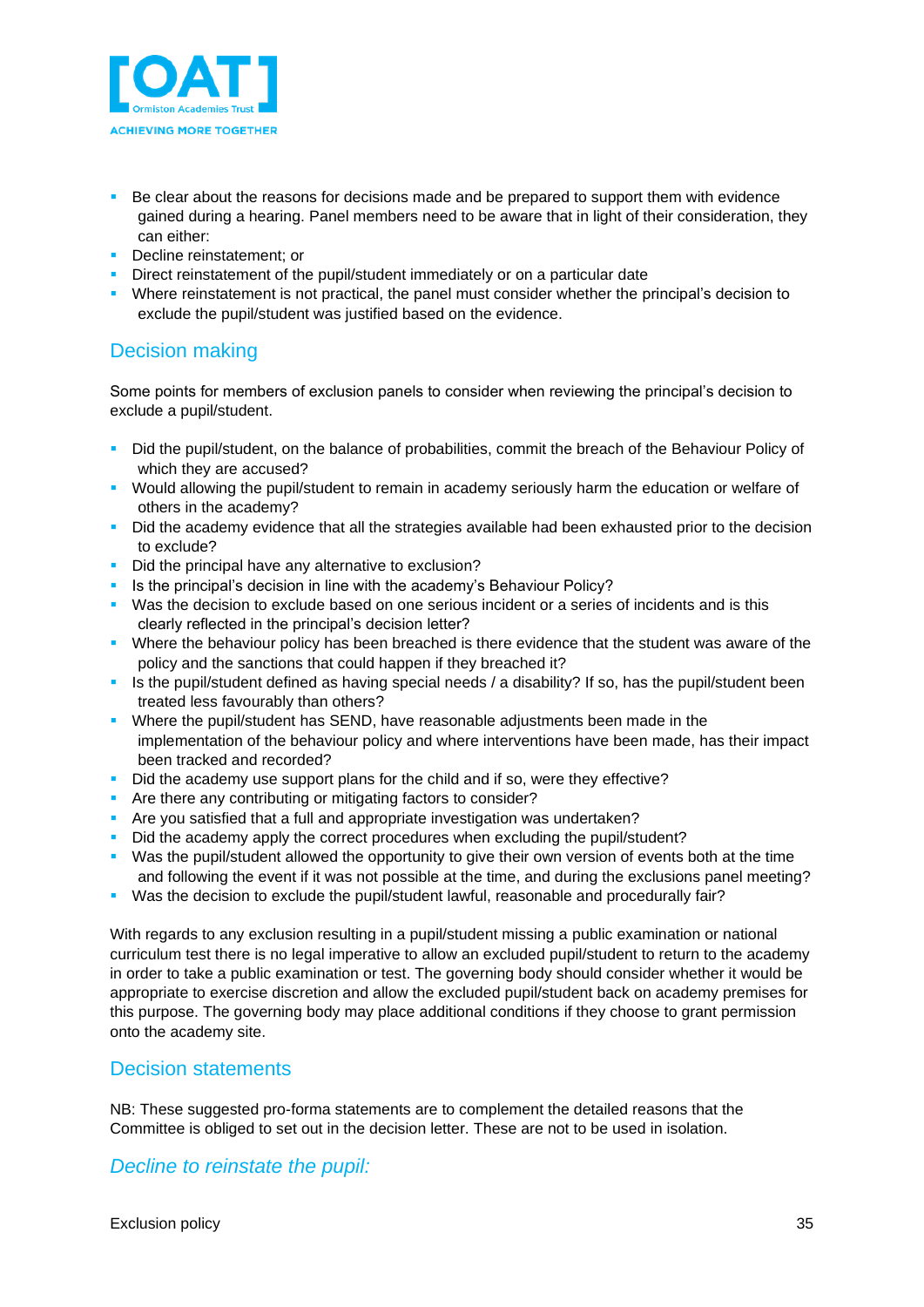

1. 'This committee, having carefully considered all available evidence, has decided to decline to reinstate [Pupil/student's name] on the grounds of [insert appropriate term].'

### *Optional additional statements*

1. 'Despite an extensive programme of support provided by both the academy and a variety of external agencies, [Pupil/student's name]'s behaviour has continued to be [insert appropriate term].

We feel that the academy has exhausted its capability to meet [pupil/student's name]'s needs and as such has no other alternative other than to permanently exclude'.

- 2. 'On the basis that [Pupil/student's name]'s repeated poor behaviour constantly falls considerably below the standard expected of pupils/students at the academy and we are concerned for the welfare of staff and other pupils/students.'
- 3. 'We feel that the academy has done everything in its power to support [Pupil/student's name] and despite this *[he/she]* has continued to behave in an inappropriate manner, affecting both the safety and education of [himself/herself] and other pupils/students.'

### *Direct reinstatement of the pupil immediately or on a particular date*

1. Having carefully considered all available evidence and representations, we, as a panel, have decided to direct reinstatement of [Pupil/student's name]. As such, [Pupil/student's name] will be allowed to return to the academy on [date] at [time].

If there are any questions about the exclusions process either before, during or after an Exclusions Committee meeting, the committee should contact the Head of Governance for assistance.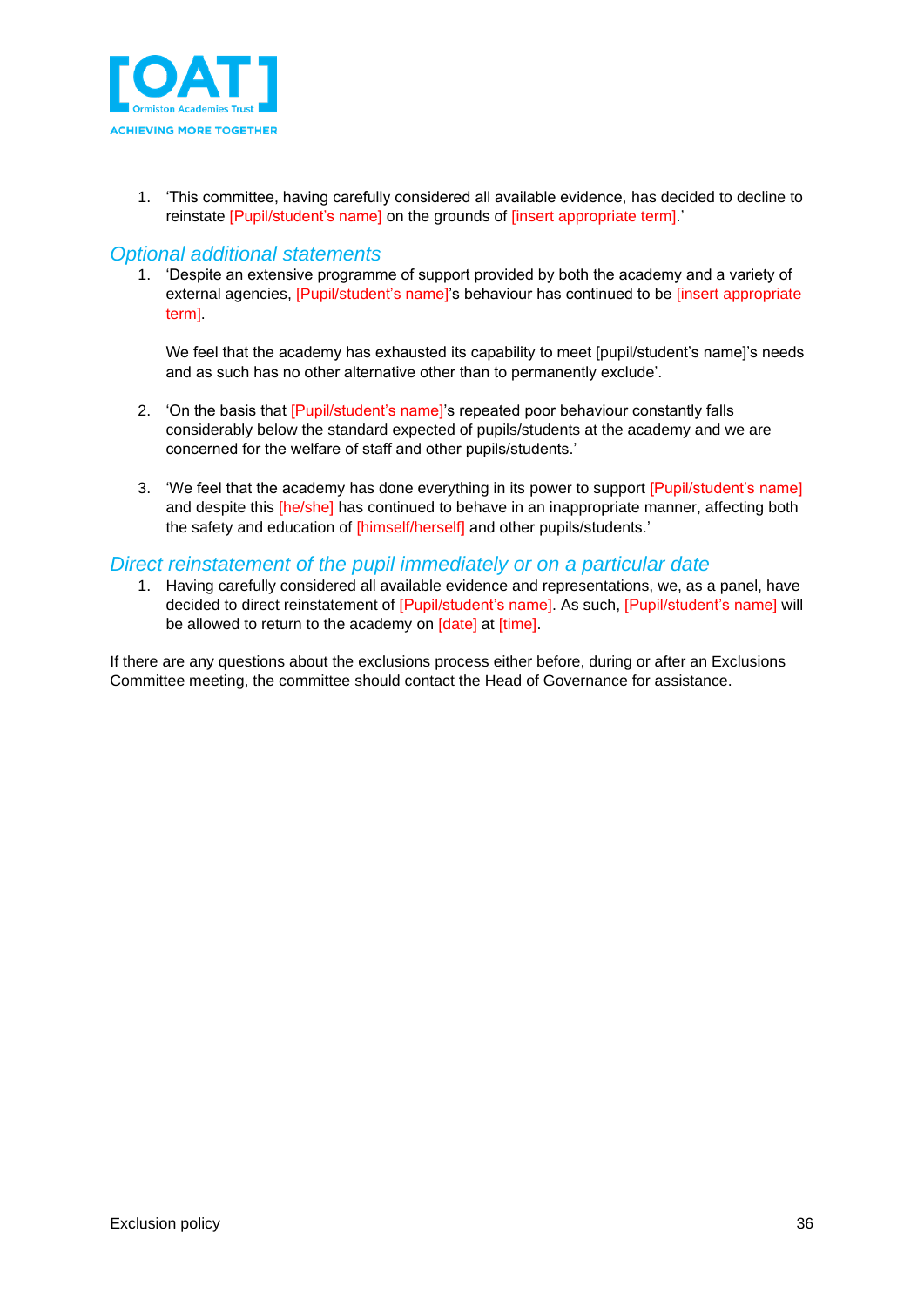

## <span id="page-36-0"></span>Appendix 3 Exclusions Committee Agenda

## <span id="page-36-1"></span>[Academy name]

Meeting to consider the [permanent/fixed term] exclusion of [Pupil/student's name].

| Date:     |  |
|-----------|--|
| Time:     |  |
| Location: |  |

| Attendees        | <b>Initials</b> | <b>Responsibility</b>                        |
|------------------|-----------------|----------------------------------------------|
| Governors:       |                 |                                              |
| [Insert name]    |                 | [Academy name] Governor (Chair of Exclusions |
| [Insert name]    |                 | [Academy name] Governor                      |
| [Insert name]    |                 | [Academy name] Governor                      |
| Representatives: |                 |                                              |
| [Insert name]    |                 | [Academy name] Principal                     |
| [Insert name]    |                 | Parent                                       |
| [Insert name]    |                 | Parent friend or representative              |
| [Insert name]    |                 | Pupil/student                                |
| [Insert name]    |                 | <b>Clerk to Exclusions Committee</b>         |

| Part           | Item                                                                                                               | Resp |
|----------------|--------------------------------------------------------------------------------------------------------------------|------|
| 1              | Introduction and procedures                                                                                        |      |
| $\overline{2}$ | Verbal statement from the academy                                                                                  |      |
| 3              | Questions to the academy from all attendees                                                                        |      |
| 4              | Verbal statement from the parent/guardian and/or pupil                                                             |      |
| 5              | Questions to the parent/guardian and/or pupil from all                                                             |      |
| 6              | Advice/comments from the LA representative (if the parent<br>has requested attendance. Representations made at the |      |
| 7              | Summary statement from the academy                                                                                 |      |
| 8              | Summary statement from the parent/guardian and/or pupil                                                            |      |
| 9              | All parties other than the panel and clerk leave the room<br>whilst panel discuss                                  |      |
| 10             | Panel decision – decision letter to be sent within 24 hours                                                        |      |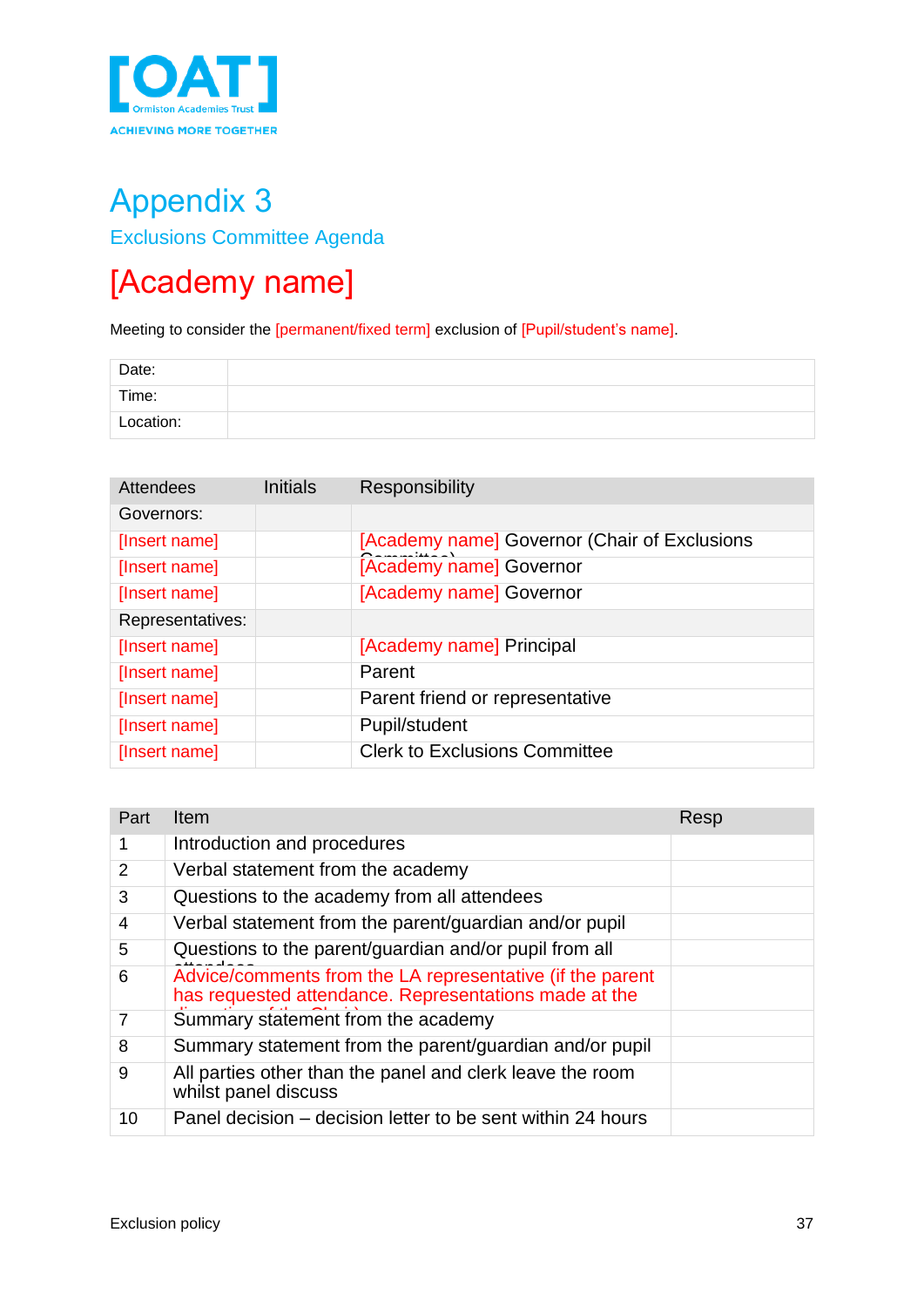

# <span id="page-37-0"></span>Exclusions Committee Minutes [Academy name]

Meeting to consider the [permanent/fixed term] exclusion of [Pupil/student's name].

| Date:     |  |
|-----------|--|
| Time:     |  |
| Location: |  |

| <b>Attendees</b> | <b>Initials</b> | <b>Responsibility</b>                        |
|------------------|-----------------|----------------------------------------------|
| Governors:       |                 |                                              |
| [Insert name]    |                 | [Academy name] Governor (Chair of Exclusions |
| [Insert name]    |                 | [Academy name] Governor                      |
| [Insert name]    |                 | [Academy name] Governor                      |
| Representatives: |                 |                                              |
| [Insert name]    |                 | [Academy name] Principal                     |
| [Insert name]    |                 | Parent                                       |
| [Insert name]    |                 | Parent friend or representative              |
| [Insert name]    |                 | Pupil/student                                |
| [Insert name]    |                 | <b>Clerk to Exclusions Committee</b>         |

| Part           | Item                                                                     |
|----------------|--------------------------------------------------------------------------|
| 1              | Introduction and procedures                                              |
|                |                                                                          |
| $\overline{2}$ | Verbal statement from the academy                                        |
|                |                                                                          |
| 3              | Questions to the academy from all attendees                              |
|                |                                                                          |
| $\overline{4}$ | Verbal statement from the parent/guardian and/or pupil/student           |
|                |                                                                          |
| 5              | Questions to the parent/guardian and/or pupil/student from all attendees |